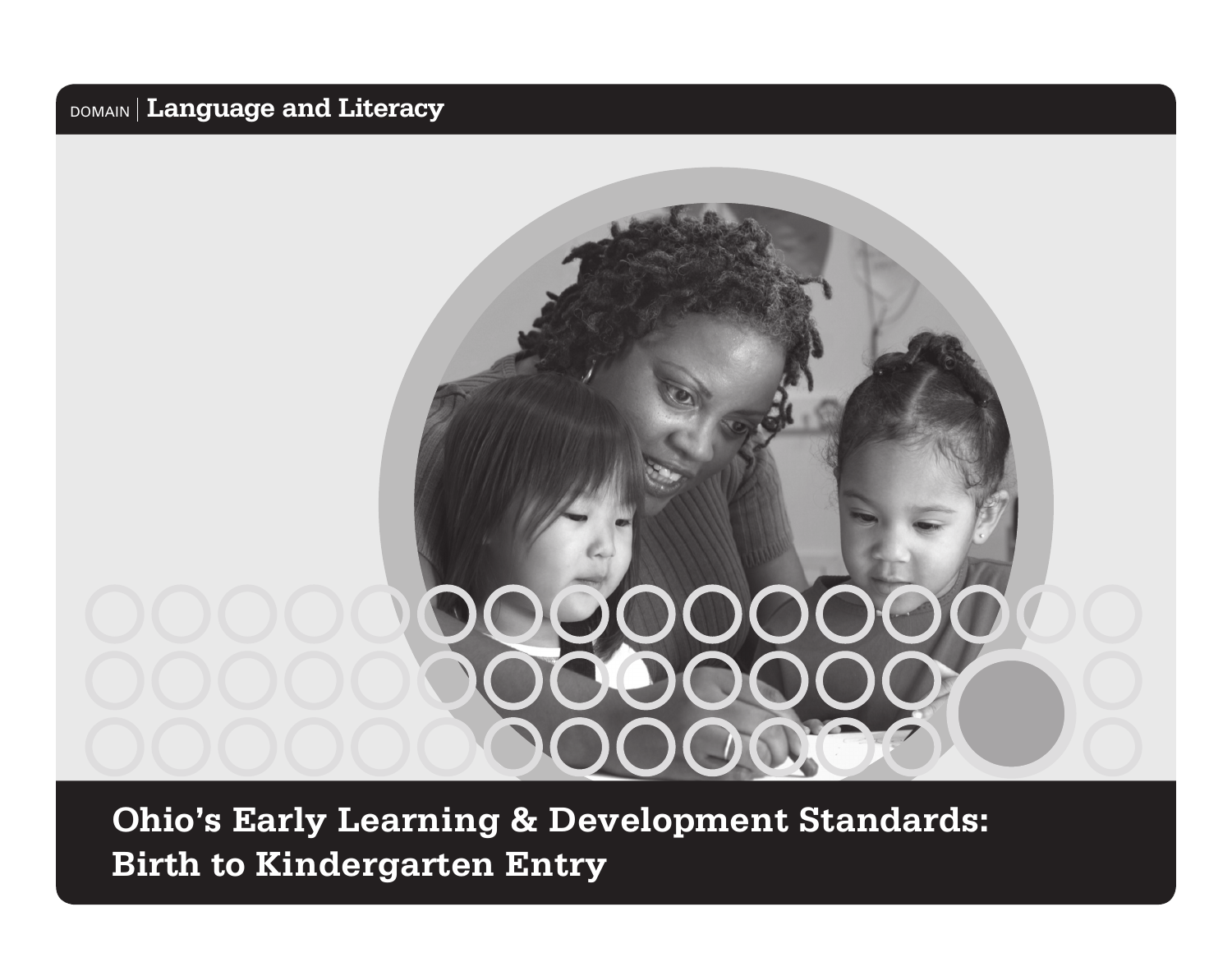### **Table of Contents**

| $\overline{2}$              |
|-----------------------------|
| L <sub>3</sub>              |
| L4<br>L6<br>L <sub>13</sub> |
|                             |
| L <sub>14</sub>             |
| L <sub>15</sub>             |
| L20                         |
| L21                         |
| L22                         |
| L25                         |
|                             |
| L27                         |
| L28                         |
| L30                         |
|                             |

### **Standards' Purpose and Five Domains**

The Standards support the development and well-being of young children to foster their learning.

*Ohio's Early Learning & Development Standards* present a continuum of learning and development from birth to age five in each of five domains:

- Approaches Toward Learning
- Cognition and General Knowledge
- Language and Literacy
- Physical Well-Being and Motor Development
- Social and Emotional Development

Because the infant/toddler years are marked by rapid developmental change, the Standards are divided into three meaningful transitional periods: Infants (birth to around 8 months), Young Toddlers (6 to around 18 months), and Older Toddlers (16 to around 36 months). The Standards during the pre-kindergarten years (3-5 years), describe those developmental skills and concepts children should know and be able to do at the end of their pre-kindergarten experience.

### **Organization of the Standards**

The Standards within each domain are organized according to strands: the developmental or conceptual components within each domain. Each strand contains one or more topics, the area of focus within each strand, and the standard statements: those concepts and skills children should know and be able to do for the different age groups.

Some topics reflect learning and development across the birth-to-five continuum, with Standards for all age levels: infants, young toddlers, older toddlers, and Pre-K, while other topics pertain only to a specific age.

For example, some knowledge and skills – the ability to identify and describe shapes or skills related to social studies and science – emerge in preschool. Topics that address those competencies include Standards only at the Pre-K level. Other topics such as Self Comforting and Social Identity have Standards only at the infant-toddler levels, because these foundational skills developed during the early years lead to more specific competencies at the preschool level.

Each domain also contains a Learning and Development Progression which shows at a glance what skills are developed by children and when.

**Download All Five Domains at earlychildhoodohio.org**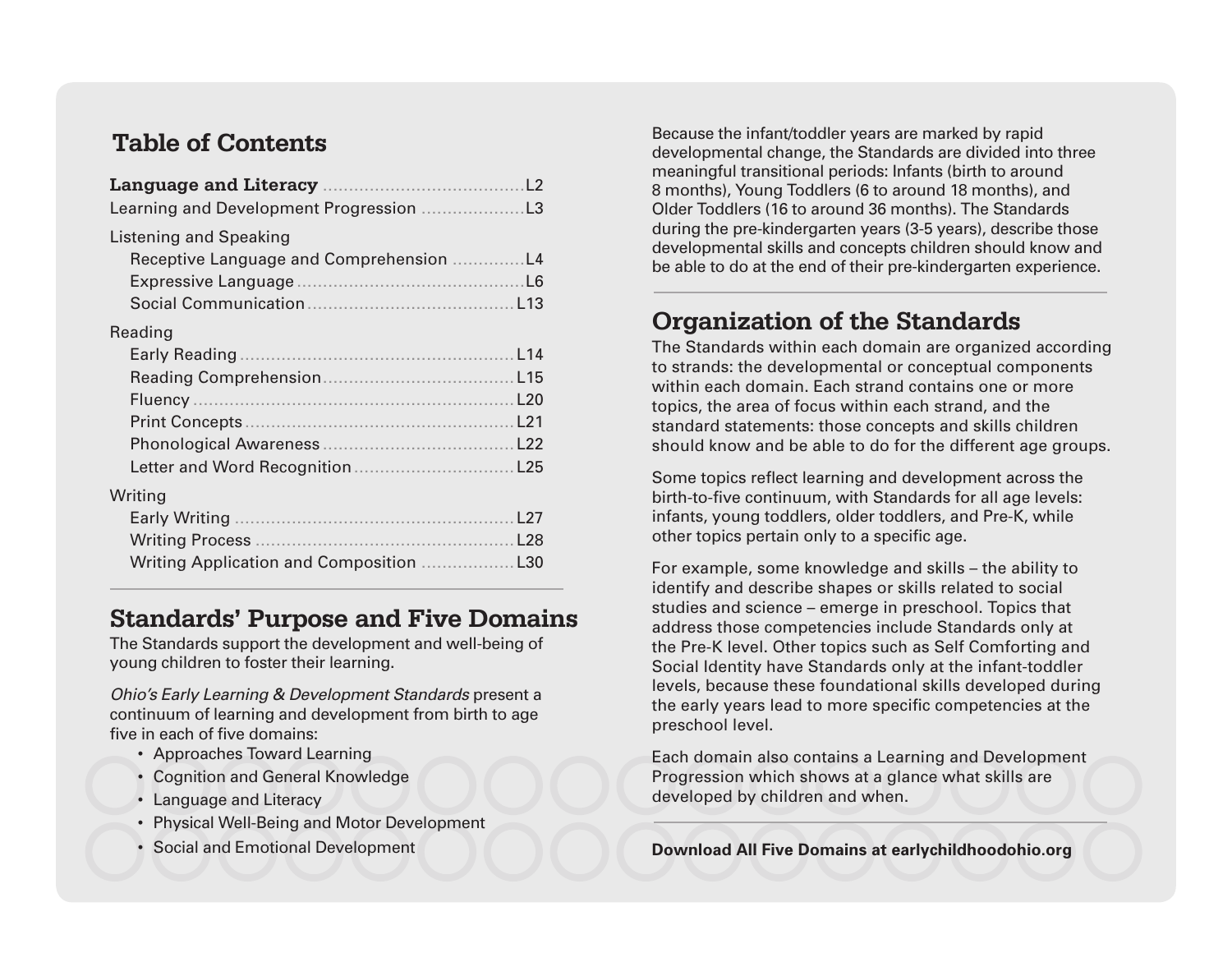### **Language and Literacy**

The Standards for Language and Literacy reflect knowledge and skills fundamental to children's learning of language, reading and writing. Young children's language competencies pertain to their growing abilities to communicate effectively with adults and peers, to express themselves through language, and to use growing vocabularies and increasingly sophisticated language structures. Early literacy skills include children's developing concepts of print, comprehension of age-appropriate text, phonological awareness, and letter recognition. Research has identified early skills of language and literacy as important predictors for children's school readiness, and their later capacity to learn academic knowledge (National Early Literacy Panel, 2008).

**L 2**

#### **Strands in the Language and Literacy Domain**

**Listening and Speaking** 

**Reading**

**Writing**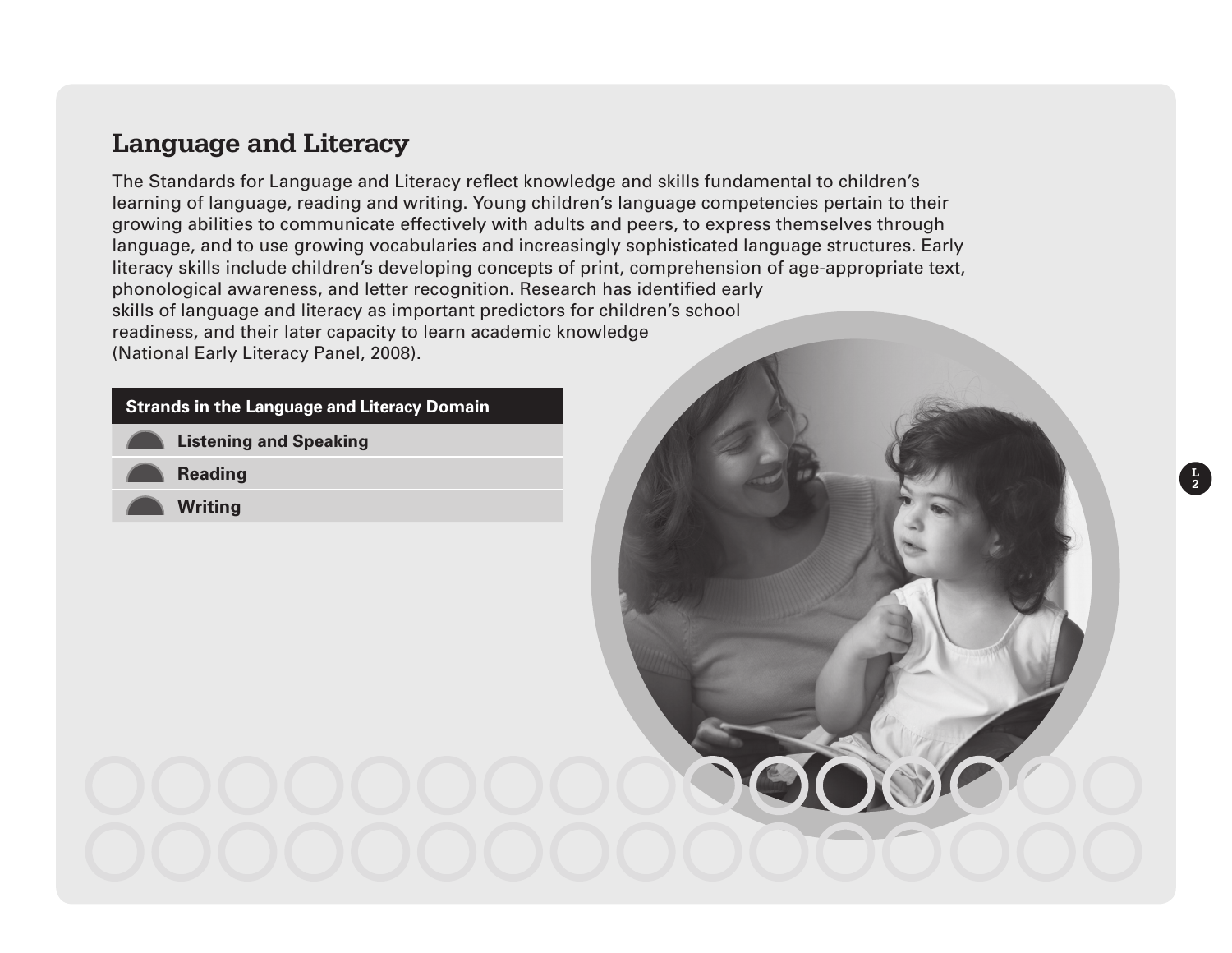| <b>STRAND</b> | <b>Infants/Toddlers Listening and Speaking</b>  | <b>Pre-Kindergarten Listening and Speaking</b> |
|---------------|-------------------------------------------------|------------------------------------------------|
| <b>TOPICS</b> | • Receptive Language and Comprehension •<br>. 3 | • Receptive Language and Comprehension         |
|               |                                                 | • Expressive Language                          |
|               |                                                 | • Social Communication                         |
| <b>STRAND</b> | <b>Infants/Toddlers Reading</b>                 | <b>Pre-Kindergarten Reading</b>                |
| <b>TOPICS</b> | • Early Reading                                 |                                                |
|               |                                                 | • Reading Comprehension                        |
|               |                                                 | • Fluency                                      |
|               | • Print Concepts (Young and Older Toddlers)     | • Print Concepts                               |
|               |                                                 | • Phonological Awareness                       |
|               | • Letter and Word Recognition (Older Toddlers)  | • Letter and Word Recognition                  |
| <b>STRAND</b> | <b>Infants/Toddlers Writing</b>                 | <b>Pre-Kindergarten Writing</b>                |
| <b>TOPICS</b> | • Early Writing                                 | • Writing Process                              |
|               |                                                 | • Writing Application and Composition          |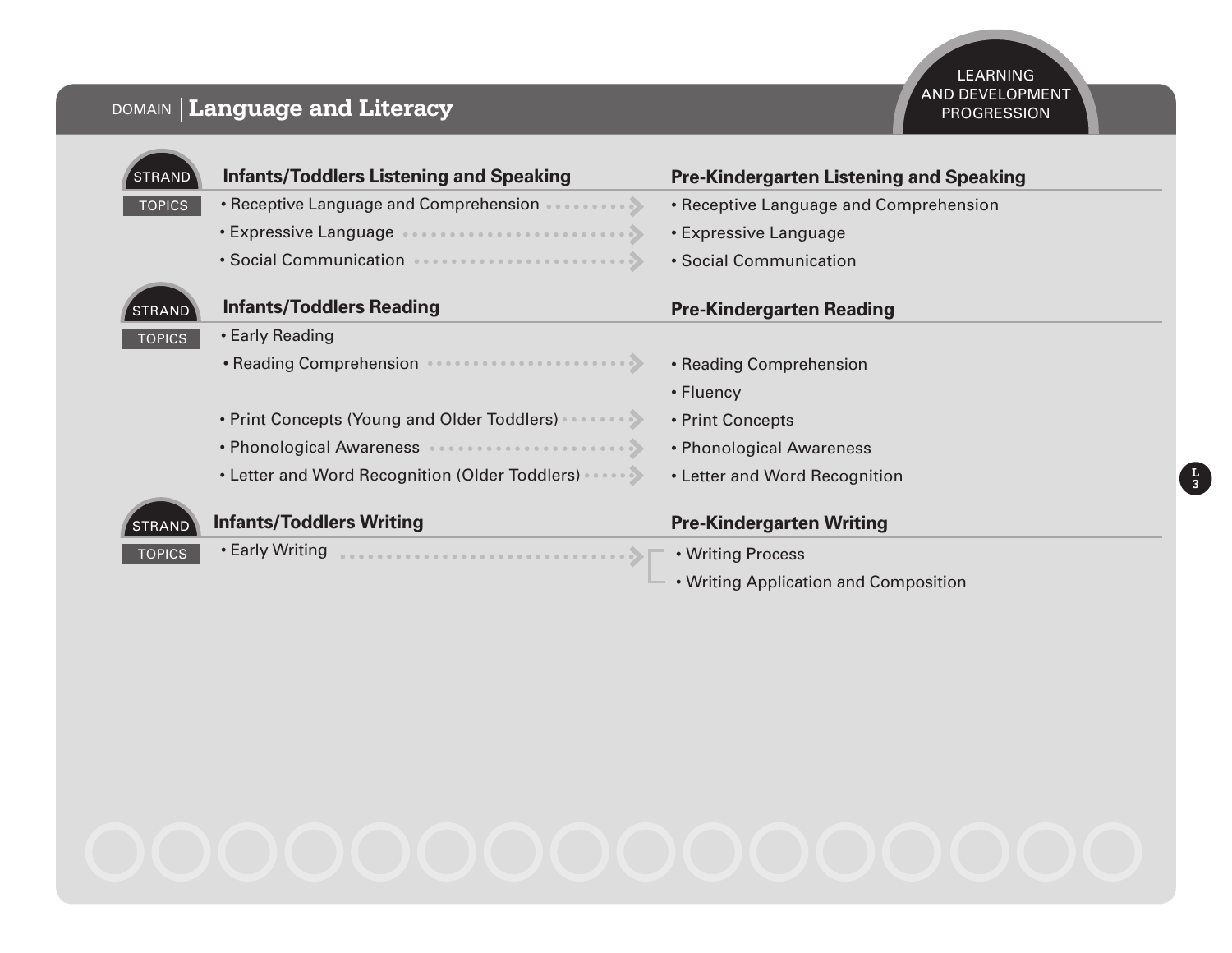

### STRAND **Listening and Speaking**



#### TOPIC **Receptive Language and Comprehension**

| TOPIC   Receptive Language and Comprehension |                              | UUUUUUUU<br>$\bigcap_{n=1}^{\infty} \bigcap_{n=1}^{\infty} \bigcap_{n=1}^{\infty} \bigcap_{n=1}^{\infty} \bigcap_{n=1}^{\infty} \bigcap_{n=1}^{\infty} \bigcap_{n=1}^{\infty} \bigcap_{n=1}^{\infty} \bigcap_{n=1}^{\infty} \bigcap_{n=1}^{\infty} \bigcap_{n=1}^{\infty} \bigcap_{n=1}^{\infty} \bigcap_{n=1}^{\infty} \bigcap_{n=1}^{\infty} \bigcap_{n=1}^{\infty} \bigcap_{n=1}^{\infty} \bigcap_{n=1}^{\infty$ |                              |  |
|----------------------------------------------|------------------------------|---------------------------------------------------------------------------------------------------------------------------------------------------------------------------------------------------------------------------------------------------------------------------------------------------------------------------------------------------------------------------------------------------------------------|------------------------------|--|
| Infants (Birth-8 months)                     | Young Toddlers (6-18 months) | Older Toddlers (16-36 months)                                                                                                                                                                                                                                                                                                                                                                                       | Pre-Kindergarten (3-5 years) |  |

STANDARD STATEMENT **Demonstrate understanding of increasingly complex concepts and longer sentences.** 

Retrieves own book out of own helf when adult requests, "Please get your truck book and my truck book for naptime."

| <b>STANDARD STATEMENT</b>           | <b>STANDARD STATEMENT</b>       | <b>STANDARD STATEMENT</b>        | <b>STANDARD STATEMENT</b>         |
|-------------------------------------|---------------------------------|----------------------------------|-----------------------------------|
| Attend and respond to language      | Show understanding of simple    | Show understanding of            | <b>Demonstrate understanding</b>  |
| and sounds.                         | requests and statements         | requests and statements          | of increasingly complex concept   |
|                                     | referring to people and objects | referring to people, objects,    | and longer sentences.             |
| <b>EXAMPLES</b>                     | around them.                    | ideas and feelings.              |                                   |
| Watches adult's face as she speaks. |                                 |                                  | <b>EXAMPLES</b>                   |
|                                     | <b>EXAMPLES</b>                 | <b>EXAMPLES</b>                  | Says to a friend, "Miss Lisa says |
| Looks at mother when asked,         | Follows one-step requests when  | Sits next to identified child at | it's time to clean up."           |
| "Where's mommy?"                    | adult uses gestures along with  | the table when an adult makes    |                                   |
|                                     | words (e.g., "No no," "Roll the | the request.                     | Retrieves own book out of own     |
| Reaches for bottle when asked,      | ball," "Kiss the baby doll,"    |                                  | cubby and adult's book off the sl |
| "Do you want your bottle?"          | "Wave bye-bye").                | Finds the bear and gives it to   | when adult requests, "Please ge   |
|                                     |                                 | Jesse when the adult says,       | your truck book and my truck bo   |
|                                     | Crawls toward the ball when     | "Jesse can't find his bear."     | for naptime."                     |
|                                     | adult asks, "Where's the ball?" |                                  |                                   |
|                                     | without using gestures.         | Picks up container for blocks    |                                   |
|                                     |                                 | when adult says, "Let's put the  |                                   |
|                                     | Looks toward door when adult    | blocks away before painting."    |                                   |
|                                     | says, "Your daddy's here."      |                                  |                                   |
|                                     |                                 |                                  |                                   |
|                                     | Points to head when adult asks, |                                  |                                   |
|                                     | "Where do you wear your hat?"   |                                  |                                   |
|                                     |                                 |                                  |                                   |
|                                     |                                 |                                  |                                   |
|                                     |                                 |                                  |                                   |
|                                     |                                 |                                  |                                   |
|                                     |                                 |                                  |                                   |
|                                     |                                 |                                  |                                   |
|                                     |                                 |                                  |                                   |
|                                     |                                 |                                  |                                   |
|                                     |                                 |                                  |                                   |
|                                     |                                 |                                  |                                   |
|                                     |                                 |                                  |                                   |
|                                     |                                 |                                  |                                   |
|                                     |                                 |                                  |                                   |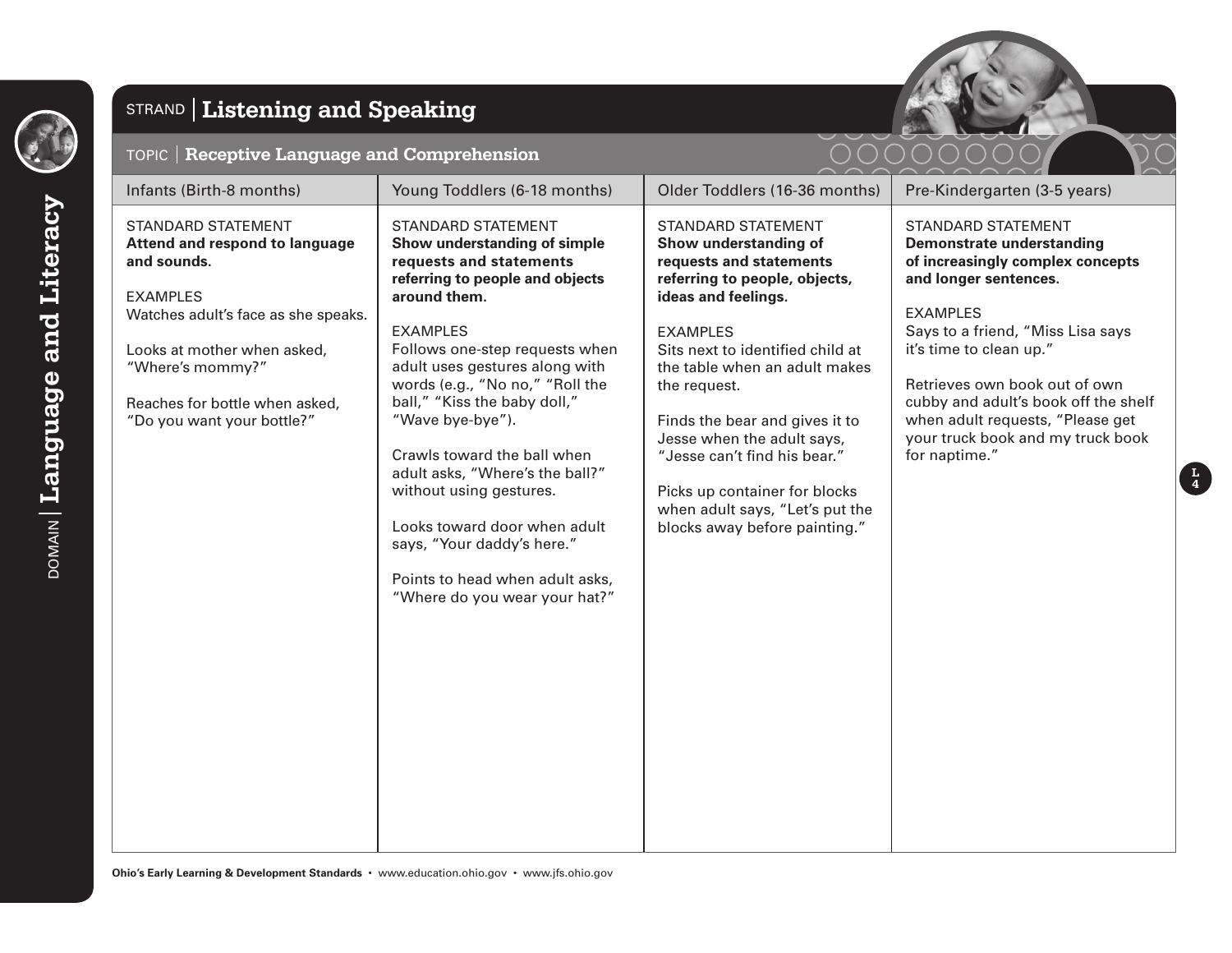

### STRAND **Listening and Speaking** (continued)

| <code>TOPIC</code> $\mid$ <code>Receptive Language and Comprehension</code> (continued) $\mid$ |  |
|------------------------------------------------------------------------------------------------|--|
|                                                                                                |  |

| Infants (Birth-8 months) | Young Toddlers (6-18 months) | Older Toddlers (16-36 months)                                                                                                                                                                                                                                                                                                                                                                                         | Pre-Kindergarten (3-5 years)                                                                                                                                                                                                   |
|--------------------------|------------------------------|-----------------------------------------------------------------------------------------------------------------------------------------------------------------------------------------------------------------------------------------------------------------------------------------------------------------------------------------------------------------------------------------------------------------------|--------------------------------------------------------------------------------------------------------------------------------------------------------------------------------------------------------------------------------|
|                          |                              | <b>STANDARD STATEMENT</b><br>Demonstrate interest in and<br>use words that are new or<br>unfamiliar in conversation<br>and play.<br><b>EXAMPLES</b><br>Uses a new word during a<br>pretend phone conversation.<br>Tucks the baby doll in the doll<br>bed and says, "Your quilt will<br>keep you warm."<br>Organizes a hunt for caterpillars<br>on the playground after<br>listening to a story about<br>caterpillars. | <b>STANDARD STATEMENT</b><br>Ask meaning of words.<br><b>EXAMPLES</b><br>Asks, "What's a creek?" when<br>the teacher reads the word in<br>a story.<br>Asks questions about how furniture<br>can be a chair, a table and a bed. |
|                          |                              | <b>STANDARD STATEMENT</b><br>Understand when words are<br>used in unconventional ways.<br><b>EXAMPLES</b><br>Says, "That's silly!" when the<br>adult says, "Put your mitten on<br>your foot." Or, "Put your boot<br>on your ear."                                                                                                                                                                                     | <b>STANDARD STATEMENT</b><br><b>Follow two-step directions</b><br>or requests.<br><b>EXAMPLES</b><br>Responds to directions such as,<br>"Place the book on the shelf<br>and put your coat on so we<br>can go outside."         |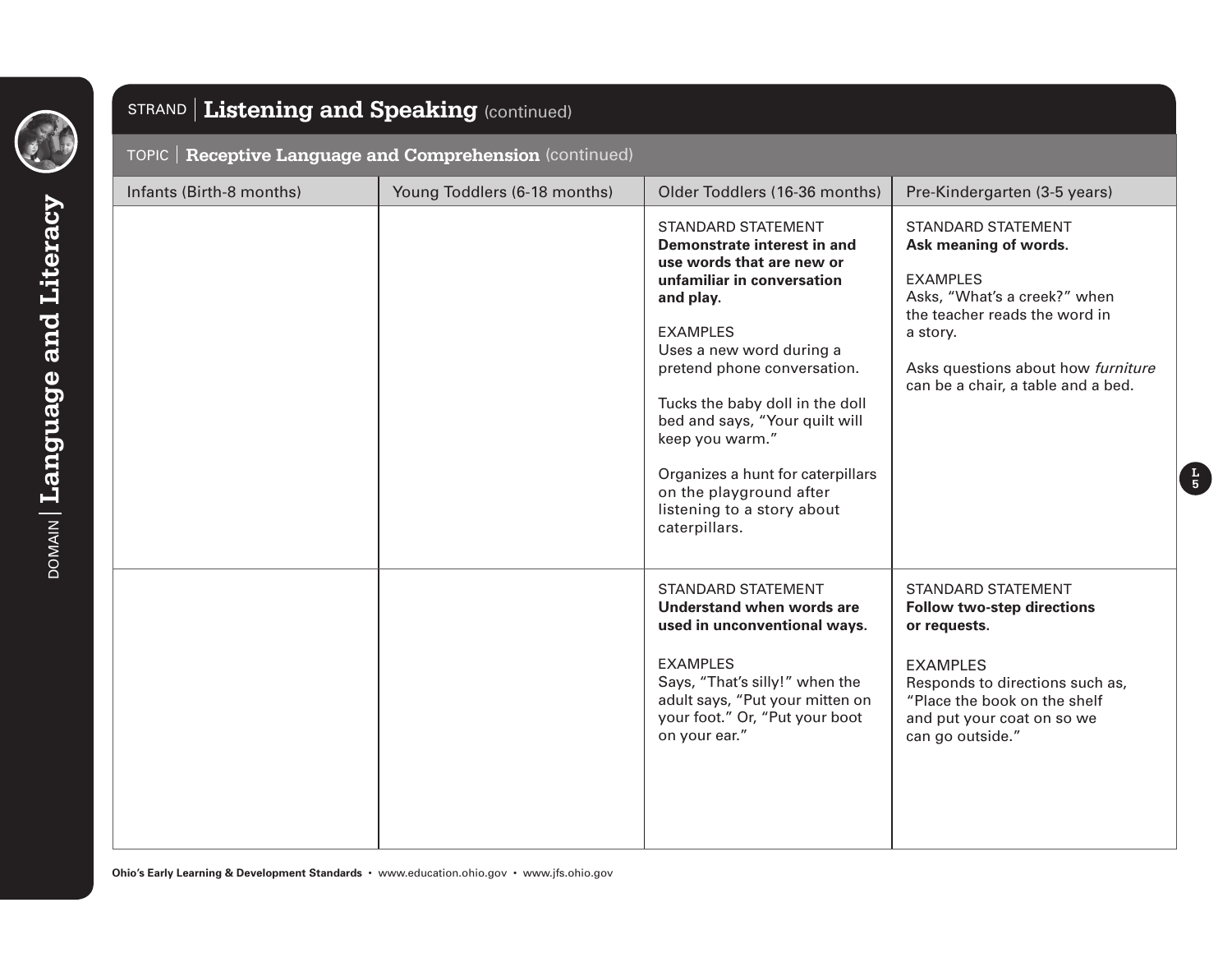

 $_{\textrm{DOMAN}}$  Language and Literacy DOMAIN **Language and Literacy**

#### STRAND **Listening and Speaking** (continued) TOPIC **Expressive Language** Infants (Birth-8 months) | Young Toddlers (6-18 months) | Older Toddlers (16-36 months) | Pre-Kindergarten (3-5 years) STANDARD STATEMENT **Experiment intentionally with**  sound inflection and gestures in **different ways to express wants, needs or feelings.** EXAMPLES Coos using single vowel sounds (e.g., "ah," "eh," "uh"). Demonstrates several different cries to express different needs. Babbles, using consonant sounds. Uses gestures or expressions to indicate wants, needs or feelings. STANDARD STATEMENT **Begin to use single words and conventional gestures to communicate with others.** EXAMPLES Uses one-word sentences. Says "mama" or "papa." Says, "uh oh" when milk spills. Uses long strings of babbles together. Points to an object to communicate that she wants the caregiver to get it for her. STANDARD STATEMENT **Combine words to express more complex ideas, or requests.** EXAMPLES Combines words into simple sentences. Speaks clearly enough for others to usually understand what he is trying to say within context. Names her extended family members when caregiver points to each in a photograph. Adds "s" to words when referring to more than one: "lots of dogs at the park" and "lots of deers in the woods," even though it is not grammatically correct. Uses words like "mine,"

**Use language to communicate in a variety of ways with others to share observations, ideas and experiences; problem-solve, reason, predict and seek new information.** EXAMPLES Shares experiences in a statement such as, "I have a new, black puppy and it tickles when he licks my face!" Exhibits an understanding of abstract language in statements such as, "Red and blue are both colors." Or, "I can tell you're happy because you're smiling."

STANDARD STATEMENT

**L 6**

Exhibits problem-solving and reasoning in statements such as, "It's raining so we'll play in the gym today." Or, "Maybe if we move our chairs together, like this, we can both see the book."

Makes a prediction such as, "I think the old man will catch that gingerbread man."

"yours" and "his" to indicate

who owns each toy.

Seeks new information by asking questions like, "What's for lunch today?" Or, "Where are we going?"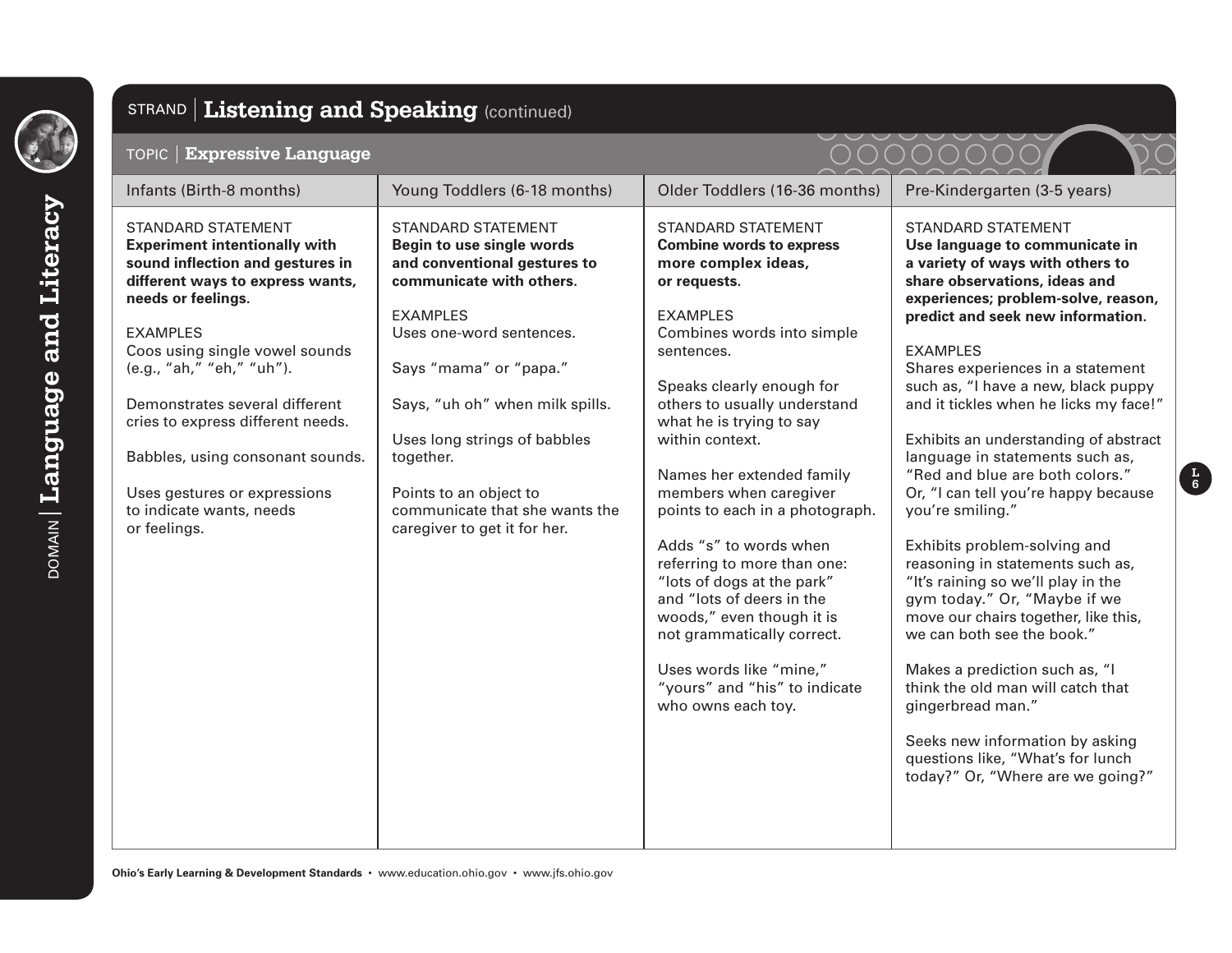

### STRAND **Listening and Speaking** (continued)

#### TOPIC **Expressive Language** (continued)

| Infants (Birth-8 months) | Young Toddlers (6-18 months) | Older Toddlers (16-36 months)                                                                                                                                                                                                                                  | Pre-Kindergarten (3-5 years)                                                                                                                                                                                                                                                                                                                                                                                                                                                   |
|--------------------------|------------------------------|----------------------------------------------------------------------------------------------------------------------------------------------------------------------------------------------------------------------------------------------------------------|--------------------------------------------------------------------------------------------------------------------------------------------------------------------------------------------------------------------------------------------------------------------------------------------------------------------------------------------------------------------------------------------------------------------------------------------------------------------------------|
|                          |                              | <b>STANDARD STATEMENT</b><br>With modeling and support,<br>describe experiences with<br>people, places and things.                                                                                                                                             | <b>STANDARD STATEMENT</b><br><b>Speak audibly and express</b><br>thoughts, feelings and ideas<br>clearly. (Articulation)                                                                                                                                                                                                                                                                                                                                                       |
|                          |                              | <b>EXAMPLES</b><br>Sees a photo of a cat and says,<br>"I have a kitty."<br>Shares an opinion about the<br>flavor of ice cream he likes<br>after listening to a poem<br>about ice cream.                                                                        | <b>EXAMPLES</b><br>Modulates voice intonation and<br>volume appropriate to the situation<br>(e.g., Uses "inside" quieter voice<br>in the classroom and a louder<br>"outside" voice on the playground).<br>Accurately pronounces most words<br>but vocabulary contains some errors<br>(e.g., "kepitch" for "ketchup" or<br>"pusgetti" for "spaghetti").<br>Verbalizes why she is upset such<br>as, "I'm sad when my mom goes<br>to work." Or, "I'm scared when<br>it thunders." |
|                          |                              | <b>STANDARD STATEMENT</b><br>Use words that indicate<br>position and direction.<br><b>FXAMPLES</b><br>Invites another child to sit<br>beside him.<br>Announces that he will park<br>the tractor in front of the<br>barn, while playing in the<br>block center. | <b>STANDARD STATEMENT</b><br>Describe familiar people, places,<br>things and experiences.<br><b>EXAMPLES</b><br>Describes a trip to the airport to<br>pick up grandma.<br>Looks in a mirror and describes<br>her features.                                                                                                                                                                                                                                                     |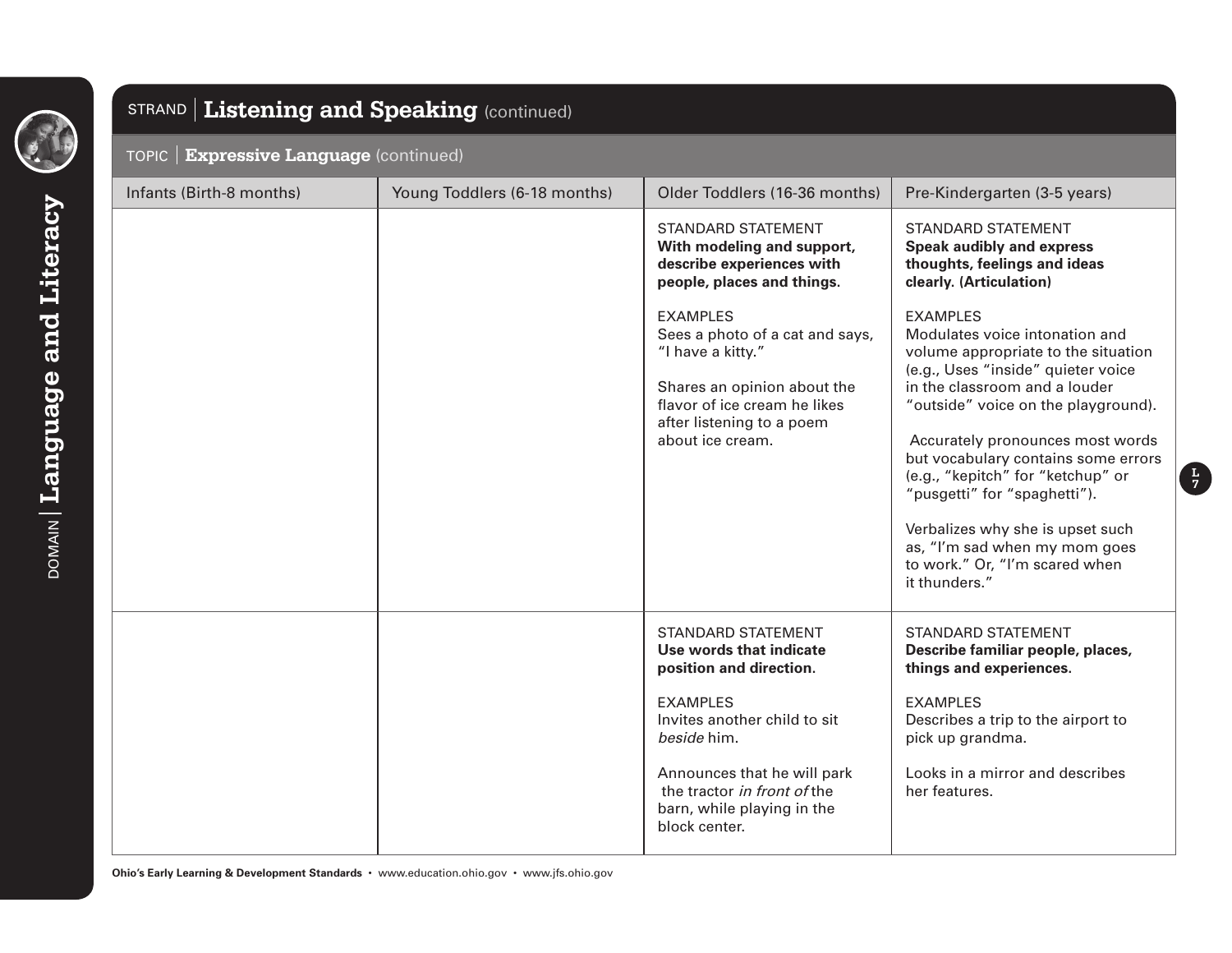

### STRAND **Listening and Speaking** (continued)

#### TOPIC **Expressive Language** (continued)

| Infants (Birth-8 months) | Young Toddlers (6-18 months) | Older Toddlers (16-36 months) | Pre-Kindergarten (3-5 years)                                                                                                                                                            |
|--------------------------|------------------------------|-------------------------------|-----------------------------------------------------------------------------------------------------------------------------------------------------------------------------------------|
|                          |                              |                               | STANDARD STATEMENT<br>Use drawings or other visuals to<br>add details to verbal descriptions.<br><b>EXAMPLES</b><br>Passed a photograph around the<br>circle during show and tell as he |
|                          |                              |                               | describes his new puppy.                                                                                                                                                                |
|                          |                              |                               | Points out the "ice-berg detector"<br>on his drawing of the Titanic.                                                                                                                    |
|                          |                              |                               |                                                                                                                                                                                         |
|                          |                              |                               |                                                                                                                                                                                         |
|                          |                              |                               |                                                                                                                                                                                         |
|                          |                              |                               |                                                                                                                                                                                         |
|                          |                              |                               |                                                                                                                                                                                         |
|                          |                              |                               |                                                                                                                                                                                         |
|                          |                              |                               |                                                                                                                                                                                         |
|                          |                              |                               |                                                                                                                                                                                         |
|                          |                              |                               |                                                                                                                                                                                         |
|                          |                              |                               |                                                                                                                                                                                         |
|                          |                              |                               |                                                                                                                                                                                         |
|                          |                              |                               |                                                                                                                                                                                         |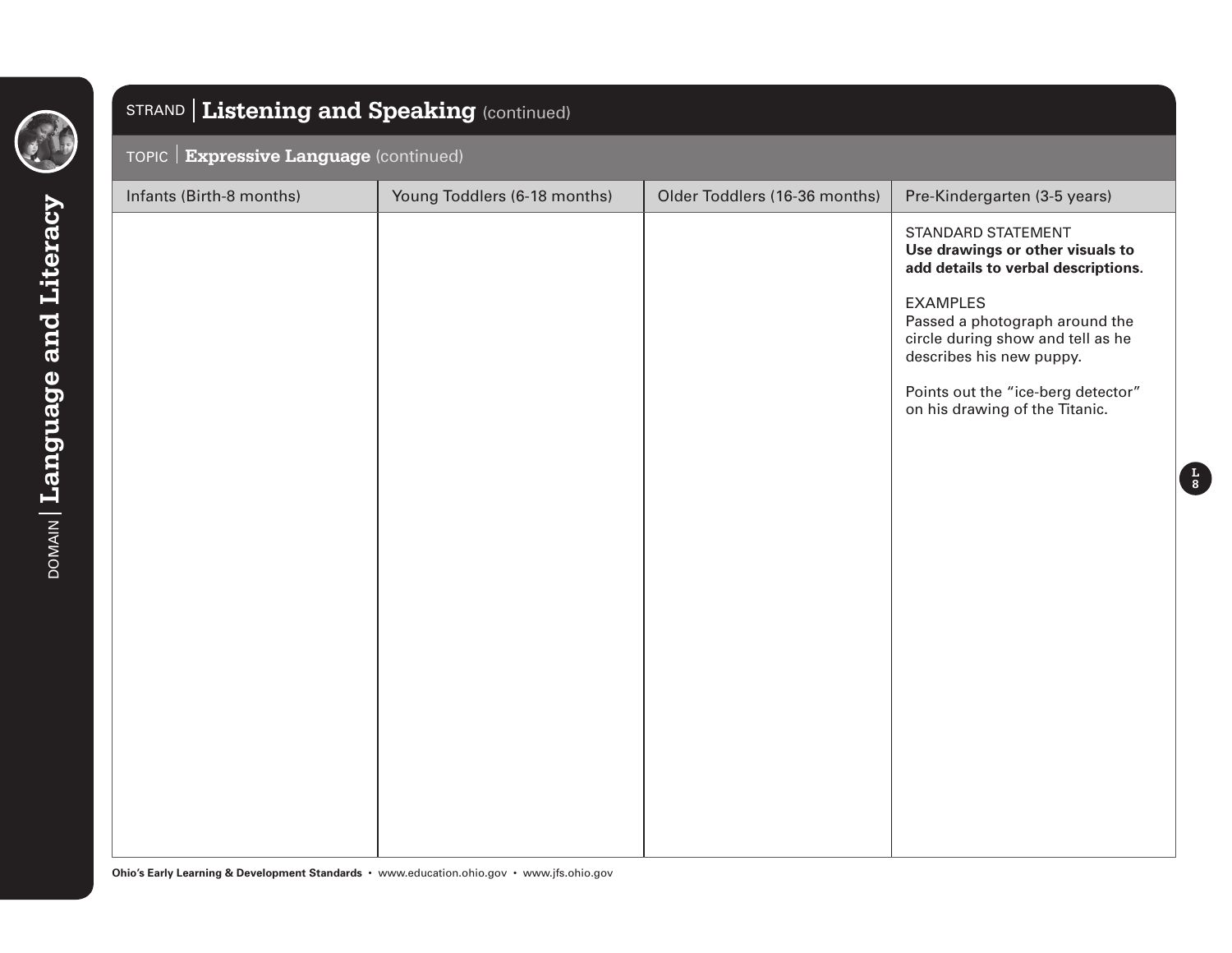

### STRAND **Listening and Speaking** (continued)

#### TOPIC **Expressive Language** (continued)

| Infants (Birth-8 months) | Young Toddlers (6-18 months) | Older Toddlers (16-36 months) | Pre-Kindergarten (3-5 years)<br><b>STANDARD STATEMENT</b><br>With modeling and support, use the<br>conventions of standard English. (Grammar)<br>• Use familiar nouns and verbs to<br>describe persons, animals, places,<br>events, actions, etc.<br>• Form regular plural nouns orally by<br>adding /s/ or /es/.<br>• Understand and use question words<br>(interrogatives) (e.g., who, what, where,<br>when, why, how).<br>• Use frequently occurring prepositions<br>(e.g., to, from, in, out, on, off, for, of,<br>by, with).<br>• Produce and expand complete sentences<br>in shared language activities. |
|--------------------------|------------------------------|-------------------------------|----------------------------------------------------------------------------------------------------------------------------------------------------------------------------------------------------------------------------------------------------------------------------------------------------------------------------------------------------------------------------------------------------------------------------------------------------------------------------------------------------------------------------------------------------------------------------------------------------------------|
|                          |                              |                               | <b>EXAMPLES</b><br>Says, "My grandma's cat had babies, and I<br>get to pick out one of the kittens for my<br>very own!"                                                                                                                                                                                                                                                                                                                                                                                                                                                                                        |
|                          |                              |                               | Says, "I made three wishes when I blew out<br>my birthday candles."<br>Asks, "When is lunch?" or "Why isn't Abby<br>at school today?"                                                                                                                                                                                                                                                                                                                                                                                                                                                                          |
|                          |                              |                               | Says, "I can put my coat on and take it off<br>by myself."<br>Says, "I had macaroni and cheese for dinner<br>last night," during sharing time.                                                                                                                                                                                                                                                                                                                                                                                                                                                                 |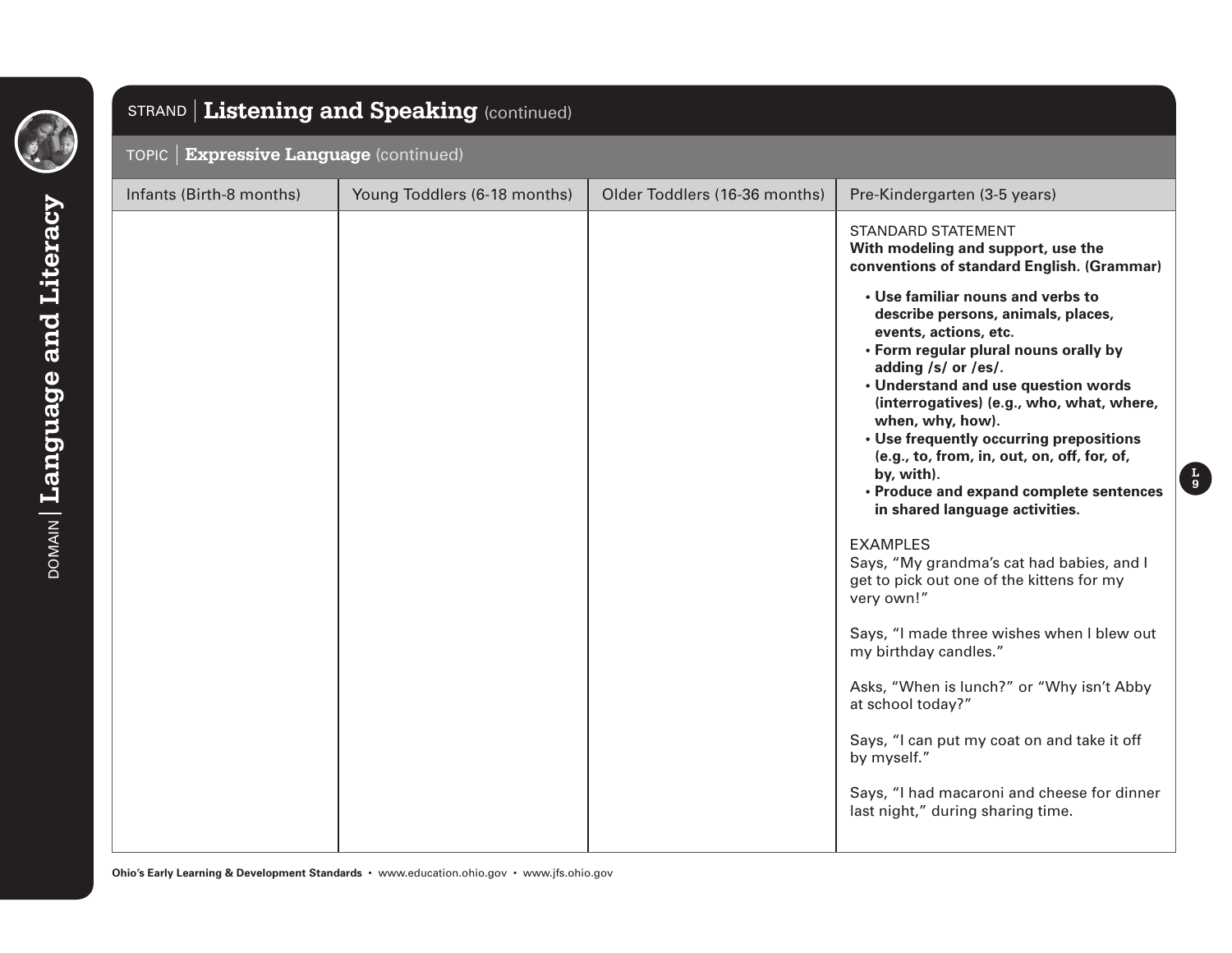

### STRAND **Listening and Speaking** (continued)

#### TOPIC **Expressive Language** (continued)

| Infants (Birth-8 months) | Young Toddlers (6-18 months) | Older Toddlers (16-36 months) | Pre-Kindergarten (3-5 years)                                                                                                                        |
|--------------------------|------------------------------|-------------------------------|-----------------------------------------------------------------------------------------------------------------------------------------------------|
|                          |                              |                               | <b>STANDARD STATEMENT</b><br>With modeling and support, use words<br>acquired through conversations and shared<br>reading experiences. (Vocabulary) |
|                          |                              |                               | <b>EXAMPLES</b><br>Uses the term "magnify" in the science area<br>after listening to an informational book on<br>science tools.                     |
|                          |                              |                               | Explains the need for a "tape measure" in<br>the block area after a conversation about<br>the tools used by construction workers.                   |
|                          |                              |                               |                                                                                                                                                     |
|                          |                              |                               |                                                                                                                                                     |
|                          |                              |                               |                                                                                                                                                     |
|                          |                              |                               |                                                                                                                                                     |
|                          |                              |                               |                                                                                                                                                     |

**L 10**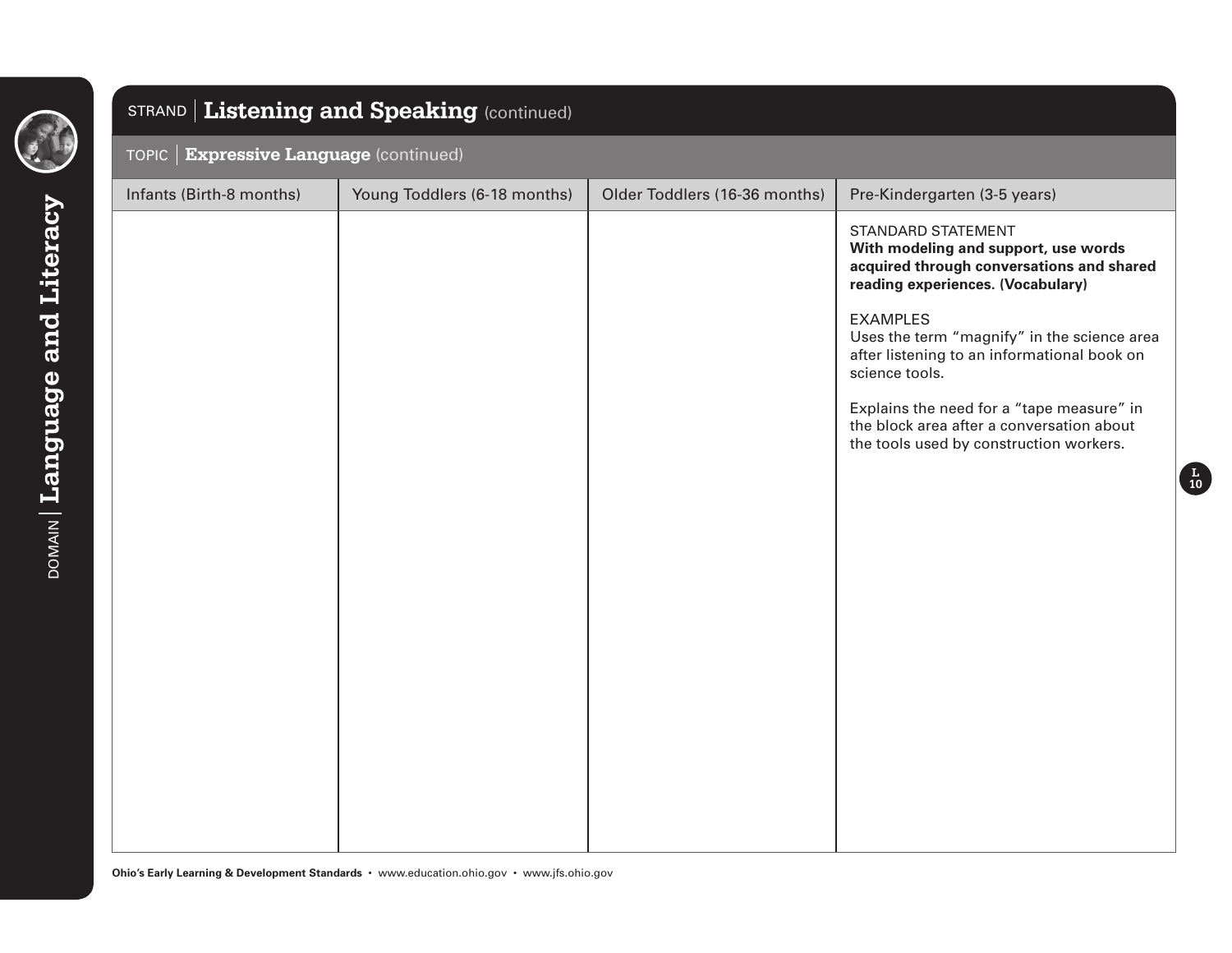

### STRAND **Listening and Speaking** (continued)

#### TOPIC **Expressive Language** (continued)

| Infants (Birth-8 months) | Young Toddlers (6-18 months) | Older Toddlers (16-36 months) | Pre-Kindergarten (3-5 years)                                                                                                                                                                                                                                                                                                                                                                                                                                                     |
|--------------------------|------------------------------|-------------------------------|----------------------------------------------------------------------------------------------------------------------------------------------------------------------------------------------------------------------------------------------------------------------------------------------------------------------------------------------------------------------------------------------------------------------------------------------------------------------------------|
|                          |                              |                               | <b>STANDARD STATEMENT</b><br>With modeling and support,<br>determine the meanings of unknown<br>words/concepts using the context<br>of conversations, pictures that<br>accompany text or concrete objects.<br>(Vocabulary)<br><b>EXAMPLES</b><br>Identifies a picture of a Tyrannosaurus<br>and a Stegosaurus, while reading a<br>new book about dinosaurs.<br>Uses the word colander in the kitchen<br>area after hearing the teacher explain<br>and demonstrate how to use the |
|                          |                              |                               | colander to drain the grapes for snack.<br>Generalizes that blue jays and robins<br>are parrots.                                                                                                                                                                                                                                                                                                                                                                                 |
|                          |                              |                               | <b>STANDARD STATEMENT</b><br>Identify real-life connections between<br>words and their use. (Vocabulary)<br><b>EXAMPLES</b><br>Mentions that all the furniture in the<br>doll house is small.<br>Explains the need for the circle cookie<br>cutter while playing at the clay table.                                                                                                                                                                                              |
|                          |                              |                               |                                                                                                                                                                                                                                                                                                                                                                                                                                                                                  |

**L 11**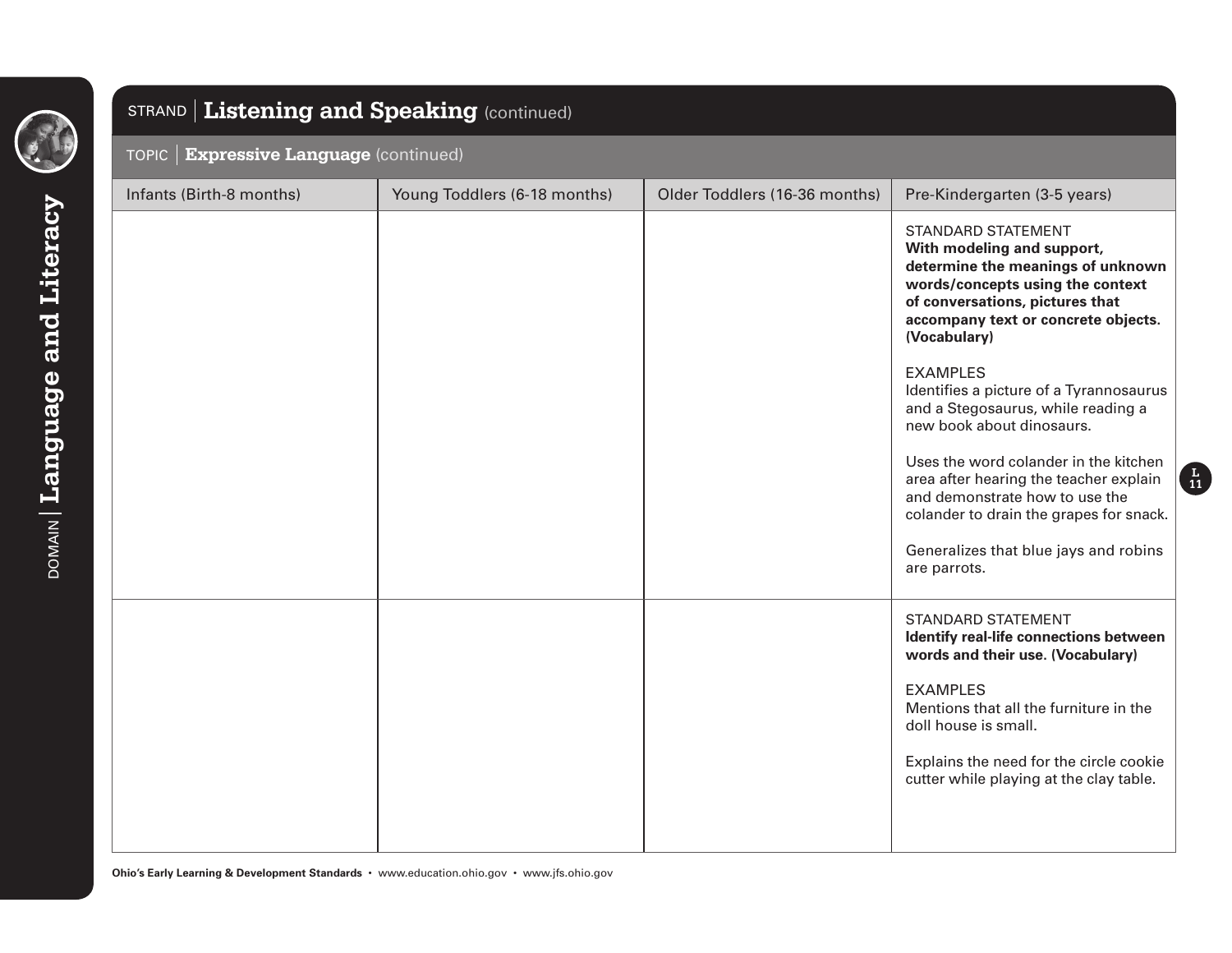

### STRAND **Listening and Speaking** (continued)

#### TOPIC **Expressive Language** (continued)

| Infants (Birth-8 months) | Young Toddlers (6-18 months) | Older Toddlers (16-36 months) | Pre-Kindergarten (3-5 years)                                                                                                                                                                                                            |
|--------------------------|------------------------------|-------------------------------|-----------------------------------------------------------------------------------------------------------------------------------------------------------------------------------------------------------------------------------------|
|                          |                              |                               | <b>STANDARD STATEMENT</b><br>With modeling and support,<br>explore relationships between word<br>meanings (e.g., categories of objects,<br>opposites, verbs describing similar<br>actions - walk, march, prance, etc.).<br>(Vocabulary) |
|                          |                              |                               | <b>EXAMPLES</b><br>Gathers a fire truck, car and a<br>motorcycle when the teacher<br>suggested they might put some<br>vehicles in the block city.                                                                                       |
|                          |                              |                               | Places the corn, carrots and broccoli<br>in one basket, an apple, banana and<br>orange into another basket and says,<br>"These are vegetables and these<br>are fruits."                                                                 |
|                          |                              |                               | Says, "Green means go and red<br>means stop!"                                                                                                                                                                                           |
|                          |                              |                               | Says, "The tortoise is slow, the<br>rabbit is fast."                                                                                                                                                                                    |
|                          |                              |                               | Demonstrates walking and marching<br>during music/movement time.                                                                                                                                                                        |
|                          |                              |                               |                                                                                                                                                                                                                                         |
|                          |                              |                               |                                                                                                                                                                                                                                         |
|                          |                              |                               |                                                                                                                                                                                                                                         |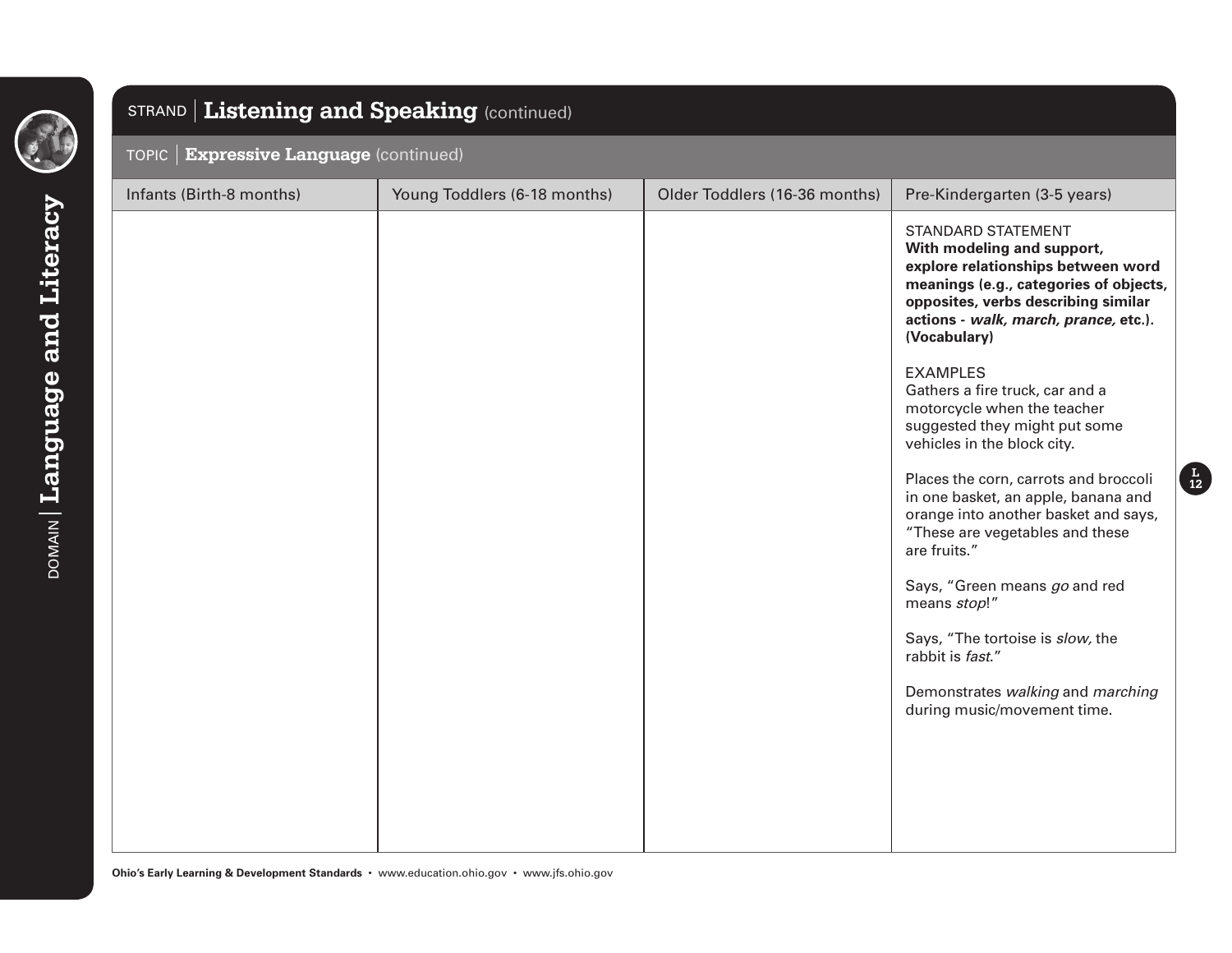

### STRAND **Listening and Speaking** (continued)

#### TOPIC **Social Communication**

# 00000000

**L 13**

 $\breve{\bullet}$ 

n di ka

| Infants (Birth-8 months)                                                                                                                                                                                                                                                                                                                                                                                                                                                              | Young Toddlers (6-18 months)                                                                                                                                                                                                                                                                                                                              | Older Toddlers (16-36 months)                                                                                                                                                                                                                                                                                                                                                                                                                          | Pre-Kindergarten (3-5 years)                                                                                                                                                                                                                                                                                                                                                                                                                                        |
|---------------------------------------------------------------------------------------------------------------------------------------------------------------------------------------------------------------------------------------------------------------------------------------------------------------------------------------------------------------------------------------------------------------------------------------------------------------------------------------|-----------------------------------------------------------------------------------------------------------------------------------------------------------------------------------------------------------------------------------------------------------------------------------------------------------------------------------------------------------|--------------------------------------------------------------------------------------------------------------------------------------------------------------------------------------------------------------------------------------------------------------------------------------------------------------------------------------------------------------------------------------------------------------------------------------------------------|---------------------------------------------------------------------------------------------------------------------------------------------------------------------------------------------------------------------------------------------------------------------------------------------------------------------------------------------------------------------------------------------------------------------------------------------------------------------|
| <b>STANDARD STATEMENT</b><br>Attempt to respond to basic forms<br>of social communication with<br>the appropriate facial expression,<br>vocalization and/or gesture.<br><b>EXAMPLES</b><br>Gazes at caregiver during<br>a feeding.<br>Vocalizes when caregiver calls<br>her name.<br>Smiles and vocalizes to initiate<br>contact with caregiver.<br>Makes a gurgling sound and<br>pauses for caregiver to respond,<br>then after caregiver says<br>something to him, coos and smiles. | <b>STANDARD STATEMENT</b><br>Participate in and often initiate<br>basic communications with family<br>members or familiar others.<br><b>EXAMPLES</b><br>Waves bye-bye in response to an<br>adult waving bye-bye to her.<br>Runs to the window to blow kisses<br>to her mother, even before she has<br>left the room.<br>Plays "peek-a-boo" with an adult. | <b>STANDARD STATEMENT</b><br>Participate in and often initiate<br>communication according to<br>commonly accepted expectations<br>with family members and in<br>social groups.<br><b>EXAMPLES</b><br>Uses, "please" and "thank-you"<br>appropriately.<br>Takes a turn in a conversation<br>by answering a question when<br>asked, and then asking a<br>question in return.<br>Makes a related comment in a<br>group conversation during<br>lunch time. | <b>STANDARD STATEMENT</b><br>With modeling and support,<br>follow typical patterns when<br>communicating with others (e.g.,<br>listen to others, take turns talking<br>and speaking about the topic or<br>text being discussed).<br><b>EXAMPLES</b><br>Contributes to the conversation<br>about how to care for the new<br>class pet.<br>Suggests they might see a turtle<br>in the pond, while listing all the<br>things the class might find on a<br>nature walk. |
|                                                                                                                                                                                                                                                                                                                                                                                                                                                                                       |                                                                                                                                                                                                                                                                                                                                                           |                                                                                                                                                                                                                                                                                                                                                                                                                                                        | <b>STANDARD STATEMENT</b><br>With modeling and support,<br>continue a conversation through<br>multiple exchanges.<br><b>EXAMPLES</b><br>Engages in conversation with an<br>adult about his new cat and why his<br>name is Mittens.<br>Engages in role-related<br>conversations during pretend play.                                                                                                                                                                 |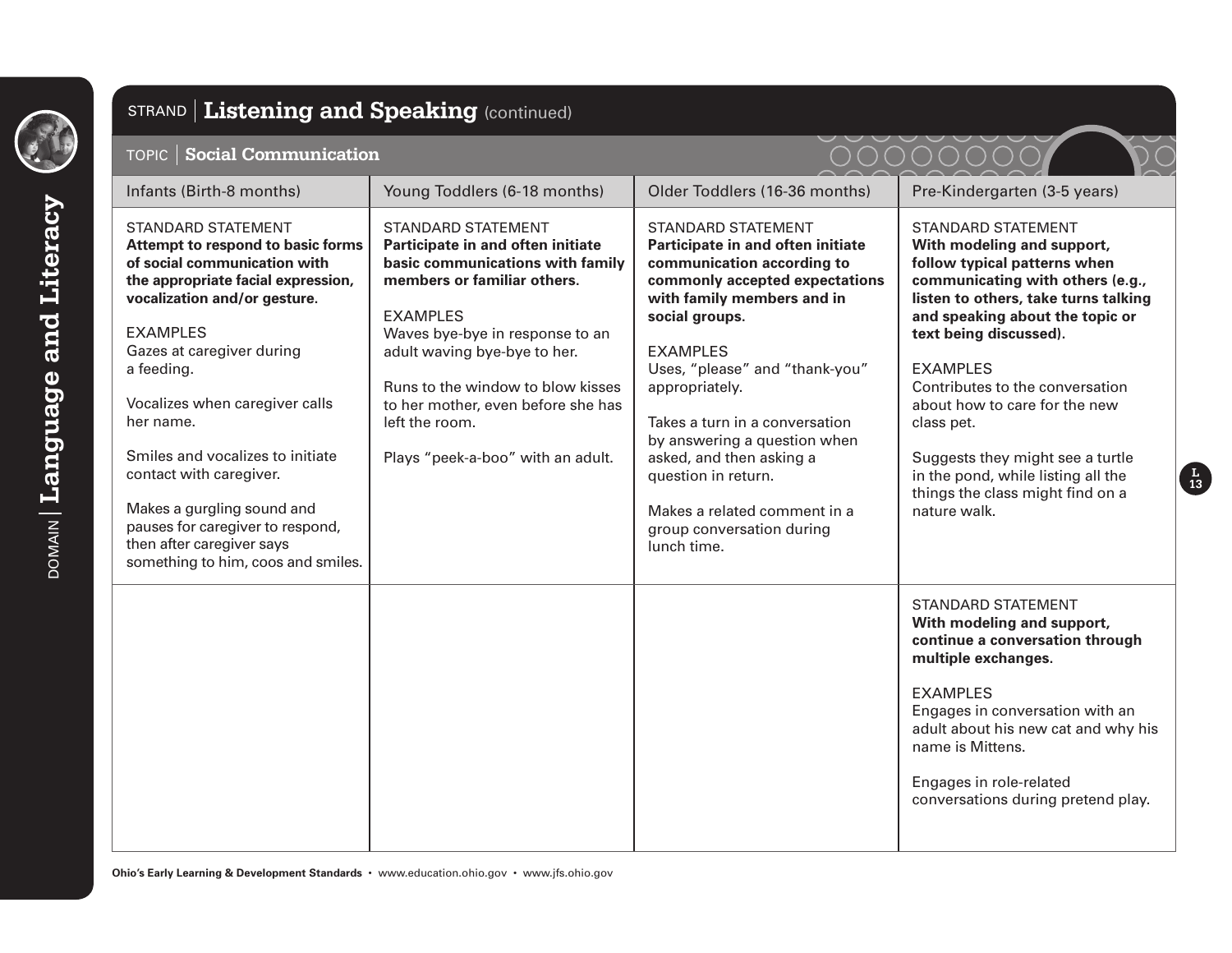

### STRAND **Reading**



**L 14**

#### TOPIC **Early Reading**

| Infants (Birth-8 months)                                                                                                                                                                                                                                                 | Young Toddlers (6-18 months)                                                                                                                                                                                                                                                                         | Older Toddlers (16-36 months)                                                                                                                                                                                                                                           | Pre-Kindergarten (3-5 years) |
|--------------------------------------------------------------------------------------------------------------------------------------------------------------------------------------------------------------------------------------------------------------------------|------------------------------------------------------------------------------------------------------------------------------------------------------------------------------------------------------------------------------------------------------------------------------------------------------|-------------------------------------------------------------------------------------------------------------------------------------------------------------------------------------------------------------------------------------------------------------------------|------------------------------|
| <b>STANDARD STATEMENT</b><br>Show interest in books, pictures,<br>songs and rhymes.                                                                                                                                                                                      | <b>STANDARD STATEMENT</b><br>Actively participate in book reading,<br>story-telling, and singing.                                                                                                                                                                                                    | <b>STANDARD STATEMENT</b><br>Show an appreciation for reading<br>books, telling stories and singing.                                                                                                                                                                    |                              |
| <b>EXAMPLES</b><br>Turns toward adult and watches<br>her eyes and mouth while she's<br>singing a song.<br>Cuddles and looks at caregiver's<br>face while being read to.<br>Babbles while looking at a book<br>with caregiver.<br>Coos when hearing caregiver<br>singing. | <b>EXAMPLES</b><br>Reaches for the pages of a board<br>book when caregiver is holding up<br>a book.<br>Looks at the picture of the bus in<br>a book when caregiver points and<br>says, "school bus."<br>Pats a photograph of family pet.<br>Turns a board book right-side up and<br>turns the pages. | <b>EXAMPLES</b><br>Initiates reading a book, telling a<br>story, or singing a song.<br>Asks for a favorite story to be read<br>over and over.<br>Tries to do all the hand motions to<br>"The Itsy Bitsy Spider."<br>Makes up a story and tells it to her<br>teddy bear. |                              |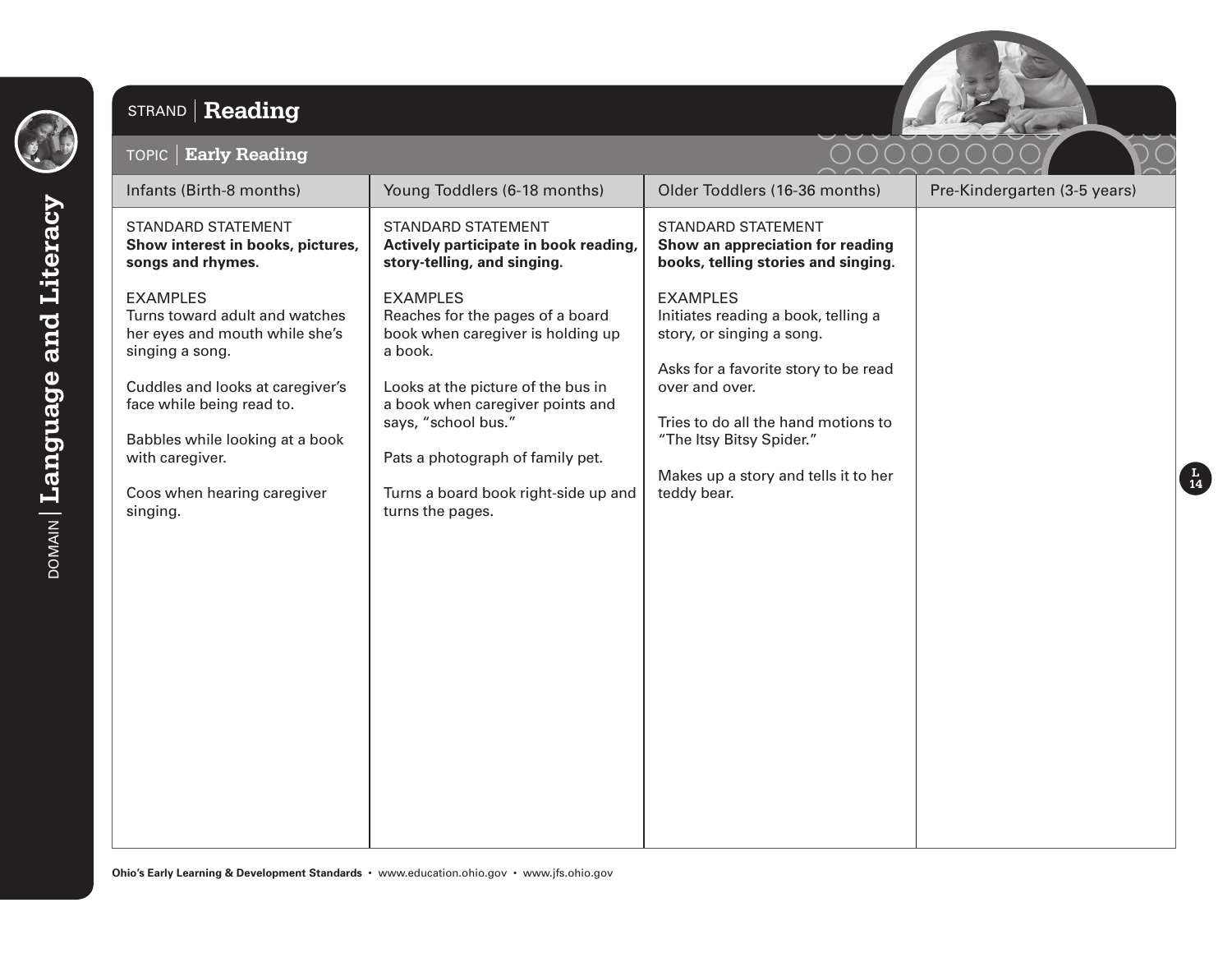

**pomany Language and Literacy** 

### STRAND **Reading** (continued)

#### TOPIC **Reading Comprehension**

| $19110$ $100000000$                                                                                                                                                                                                                                                                                                  |                                                                                                                                                                                                                                                                                                                |                                                                                                                                                                                                                                                                                                                                                                                                           |                                                                                                                                                                                                                                                                                                                                                             |
|----------------------------------------------------------------------------------------------------------------------------------------------------------------------------------------------------------------------------------------------------------------------------------------------------------------------|----------------------------------------------------------------------------------------------------------------------------------------------------------------------------------------------------------------------------------------------------------------------------------------------------------------|-----------------------------------------------------------------------------------------------------------------------------------------------------------------------------------------------------------------------------------------------------------------------------------------------------------------------------------------------------------------------------------------------------------|-------------------------------------------------------------------------------------------------------------------------------------------------------------------------------------------------------------------------------------------------------------------------------------------------------------------------------------------------------------|
| Infants (Birth-8 months)                                                                                                                                                                                                                                                                                             | Young Toddlers (6-18 months)                                                                                                                                                                                                                                                                                   | Older Toddlers (16-36 months)                                                                                                                                                                                                                                                                                                                                                                             | Pre-Kindergarten (3-5 years)                                                                                                                                                                                                                                                                                                                                |
| STANDARD STATEMENT<br><b>Attend and respond when</b><br>familiar books are read aloud.<br><b>EXAMPLES</b><br>Looks at page of a picture book<br>that caregiver holds up to see.<br>Reaches for the pages of a book<br>when caregiver is holding up a<br>book and looking at it.<br>Follows adult's gaze to look at a | <b>STANDARD STATEMENT</b><br>Point to familiar pictures in books<br>when labeled by adult.<br><b>EXAMPLES</b><br>Points to the animals in the pictures<br>as caregiver is reading and asks<br>questions about the pictures.<br>Points to a picture of a dog<br>and makes a barking noise or<br>says, "Doggie." | <b>STANDARD STATEMENT</b><br>Demonstrate an understanding<br>of the meaning of stories and<br>information in books.<br><b>EXAMPLES</b><br>Talks about the garden he planted<br>with grandfather after reading a<br>book on flowers.<br>Finishes the repetitive sentence,<br>"Brown Bear, Brown Bear, what do<br>you see?" when reading that book.                                                         | <b>STANDARD STATEMENT</b><br>Ask and answer questions, and<br>comment about characters and<br>major events in familiar stories.<br><b>EXAMPLES</b><br>After reading The Three Bears<br>says, "Goldie Locks will be<br>in trouble!"<br>Responds to open-ended<br>questions posed about the story<br>during shared reading (why,                              |
| picture in a book.                                                                                                                                                                                                                                                                                                   | Vocalizes and points to identify<br>familiar signs, labels or logos in<br>the home and community (e.g.,<br>a stop sign.                                                                                                                                                                                        |                                                                                                                                                                                                                                                                                                                                                                                                           | how, prediction, cause/effect).                                                                                                                                                                                                                                                                                                                             |
|                                                                                                                                                                                                                                                                                                                      |                                                                                                                                                                                                                                                                                                                | <b>STANDARD STATEMENT</b><br>Use pictures to describe and predict<br>stories and information in books.<br><b>EXAMPLES</b><br>Sees the bear's shadow in The Little<br>Mouse, The Red, Ripe Strawberry<br>and Big Hungry Bear, and squeals,<br>"The bear's coming!"<br>Explains that the mouse wants a<br>cookie after the teacher turns the<br>page in the book and allows him to<br>look at the pictures. | <b>STANDARD STATEMENT</b><br>Retell or re-enact familiar stories.<br><b>EXAMPLES</b><br>"Reads" the book to a friend after<br>hearing the story.<br>Uses flannel-board pieces or<br>picture cards to tell the sequence<br>of events in the story.<br>Uses props and acts out The Three<br>Bears during dramatic play, after<br>the teacher reads the story. |



**L 15**

 $\sum$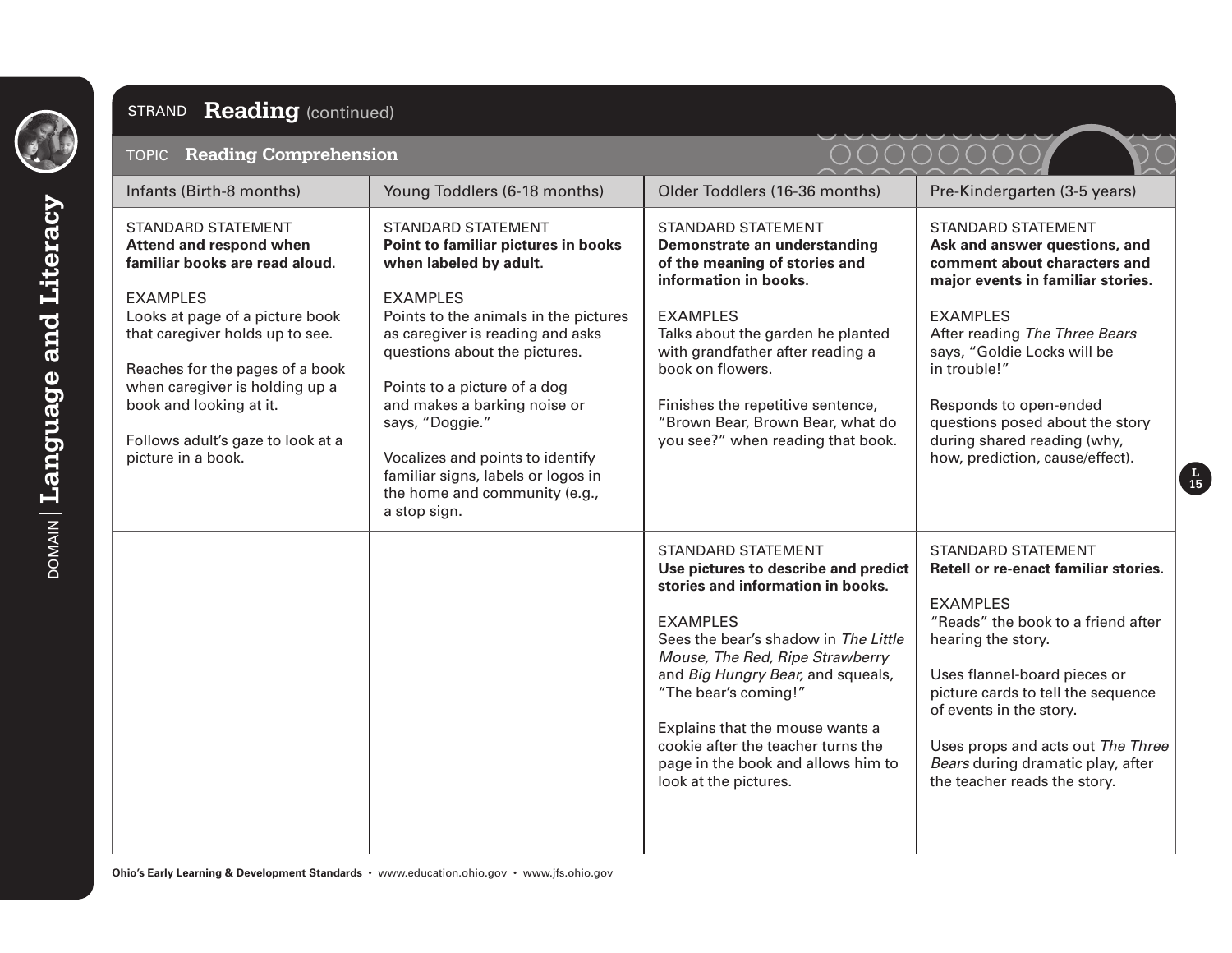

### STRAND **Reading** (continued)

#### TOPIC **Reading Comprehension** (continued)

| Infants (Birth-8 months) | Young Toddlers (6-18 months) | Older Toddlers (16-36 months)                                                                                                                                                                                                            | Pre-Kindergarten (3-5 years)                                                                                                                                              |
|--------------------------|------------------------------|------------------------------------------------------------------------------------------------------------------------------------------------------------------------------------------------------------------------------------------|---------------------------------------------------------------------------------------------------------------------------------------------------------------------------|
|                          |                              |                                                                                                                                                                                                                                          | <b>STANDARD STATEMENT</b><br>Identify characters and major<br>events in a story.                                                                                          |
|                          |                              |                                                                                                                                                                                                                                          | <b>EXAMPLES</b><br>Identifies the characters in the<br>book when the teacher points to<br>the picture.                                                                    |
|                          |                              |                                                                                                                                                                                                                                          | Identifies the three pigs and the<br>wolf in The Three Little Pigs, and<br>relates how the pigs outsmarted<br>the wolf.                                                   |
|                          |                              | <b>STANDARD STATEMENT</b><br>Understand when words are used<br>in unconventional ways during<br>shared reading.                                                                                                                          | <b>STANDARD STATEMENT</b><br>Demonstrate an understanding of<br>the differences between fantasy<br>and reality.                                                           |
|                          |                              | <b>EXAMPLES</b><br>Explains to teacher the cat "is silly,"<br>when participating in a shared<br>reading about a cat that has a<br>new suit.<br>Laughs during the reading of a<br>poem about a rabbit that has too<br>many running shoes. | <b>EXAMPLES</b><br>Describes talking dogs, singing<br>flowers as "only pretend."<br>Explains that Corduroy the bear<br>is not real after hearing the story<br>being read. |
|                          |                              |                                                                                                                                                                                                                                          |                                                                                                                                                                           |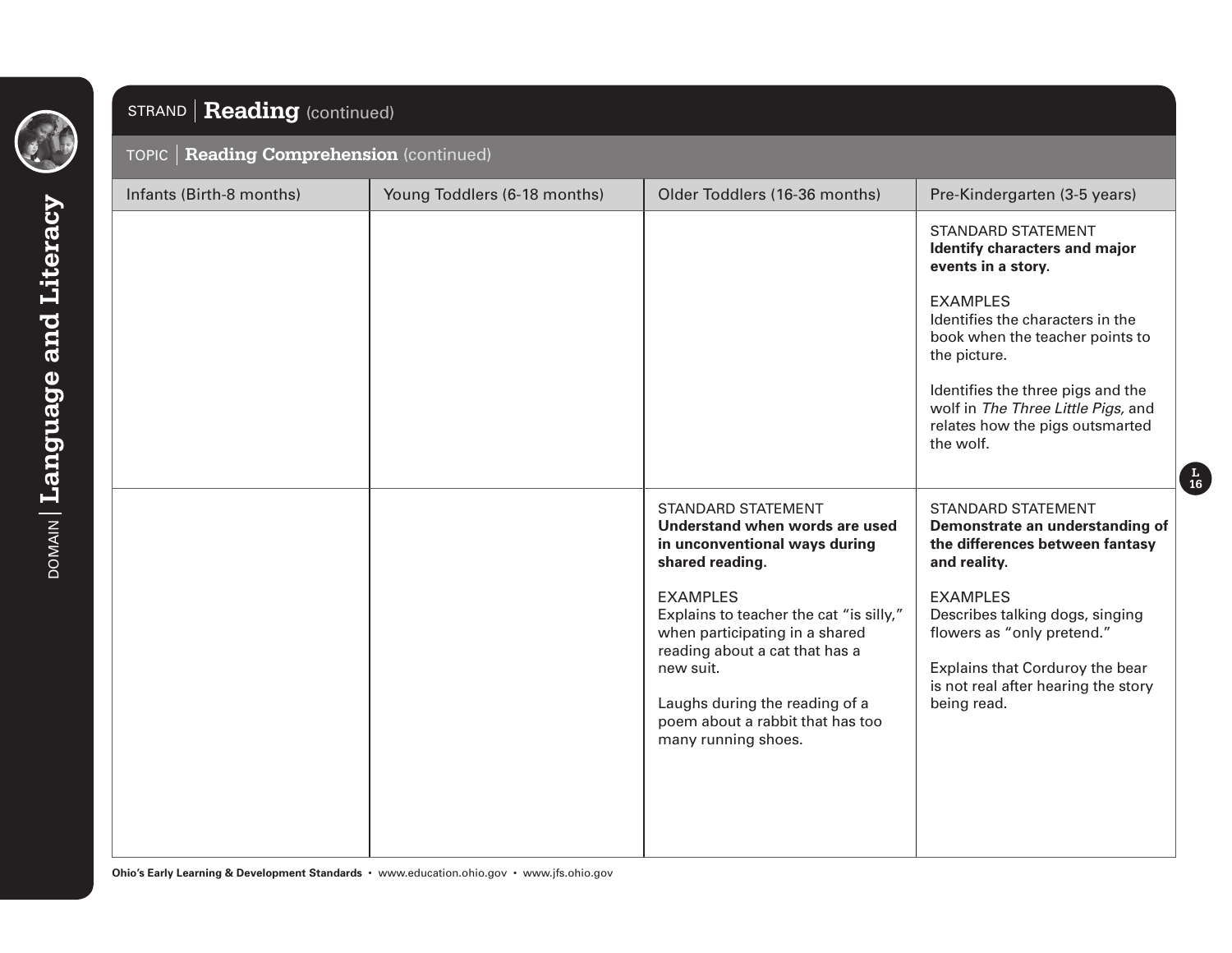

### STRAND **Reading** (continued)

#### TOPIC **Reading Comprehension** (continued)

| Infants (Birth-8 months) | Young Toddlers (6-18 months) | Older Toddlers (16-36 months) | Pre-Kindergarten (3-5 years)                                                                                                                                                                                                                                                                                                                                 |
|--------------------------|------------------------------|-------------------------------|--------------------------------------------------------------------------------------------------------------------------------------------------------------------------------------------------------------------------------------------------------------------------------------------------------------------------------------------------------------|
|                          |                              |                               | STANDARD STATEMENT<br>With modeling and support,<br>describe what part of the story<br>the illustration depicts.<br><b>EXAMPLES</b><br>Talks about the picture when<br>sharing a book.<br>Responds to questions about<br>the illustrations.                                                                                                                  |
|                          |                              |                               | <b>STANDARD STATEMENT</b><br>With modeling and support,<br>name the author and illustrator<br>of a story and what part each<br>person does for a book.<br><b>EXAMPLES</b><br>Verbalizes that the author writes<br>the book and the illustrator makes<br>the pictures.<br>Mentions that Eric Carle is both<br>the author AND the illustrator in<br>his books. |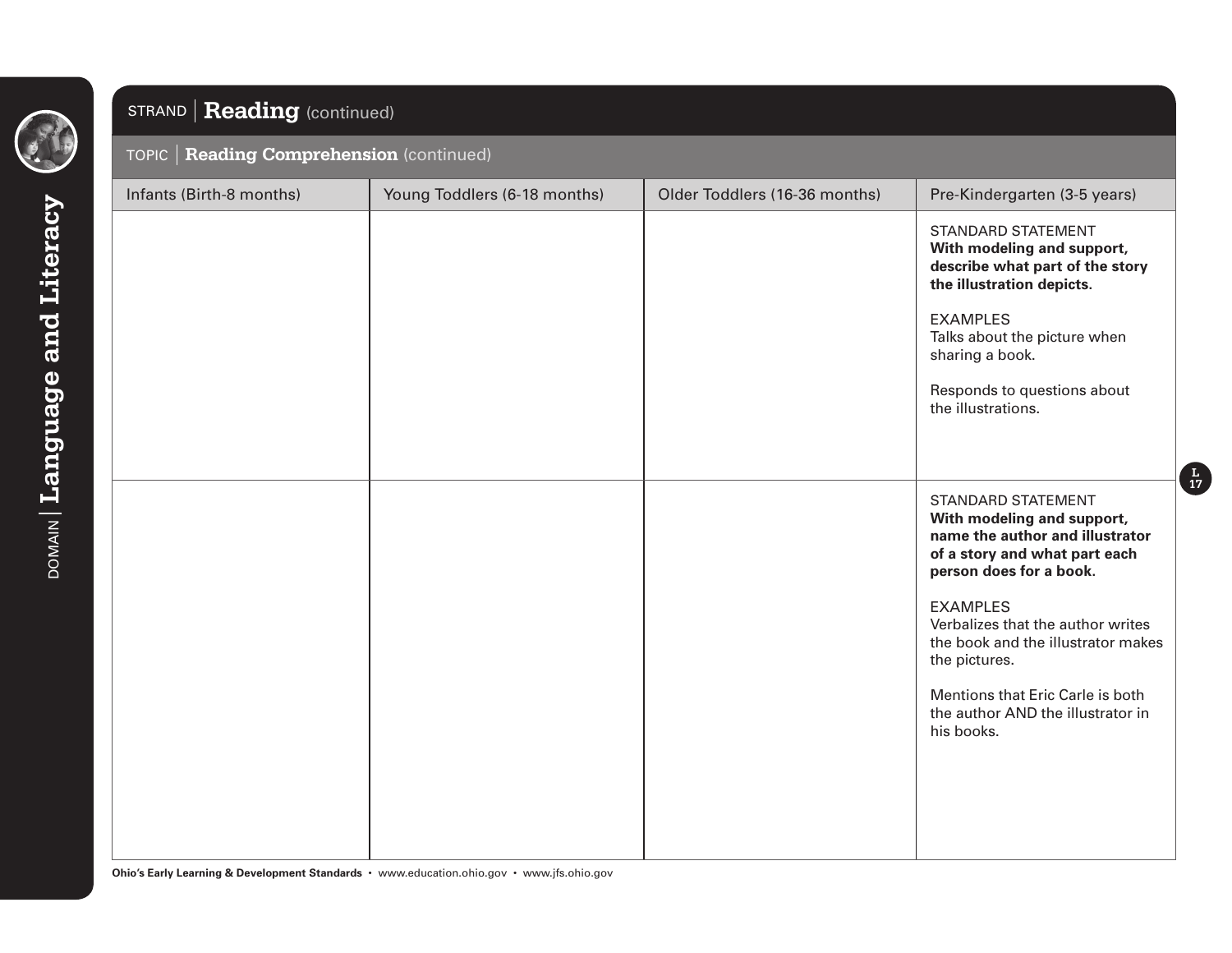

### STRAND **Reading** (continued)

#### TOPIC **Reading Comprehension** (continued)

| Infants (Birth-8 months) | Young Toddlers (6-18 months) | Older Toddlers (16-36 months) | Pre-Kindergarten (3-5 years)                                                                                                                                                                                                                                                                                                                                                                                                                          |
|--------------------------|------------------------------|-------------------------------|-------------------------------------------------------------------------------------------------------------------------------------------------------------------------------------------------------------------------------------------------------------------------------------------------------------------------------------------------------------------------------------------------------------------------------------------------------|
|                          |                              |                               | <b>STANDARD STATEMENT</b><br>With modeling and support,<br>identify the topic of an<br>informational text that has<br>been read aloud.<br><b>EXAMPLES</b><br>Responds correctly when asked,<br>"What's this book about?"<br>Answers questions about<br>caterpillars, after listening to an<br>informational book on caterpillars.                                                                                                                     |
|                          |                              |                               | <b>STANDARD STATEMENT</b><br>With modeling and support,<br>describe, categorize and compare<br>and contrast information in<br>informational text.<br><b>EXAMPLES</b><br>Sequences a series of picture<br>cards to describe how a caterpillar<br>becomes a butterfly, after listening<br>to a book about butterflies.<br>Communicates the difference<br>between the fire engine and the<br>ladder truck, after reading a book<br>about a fire station. |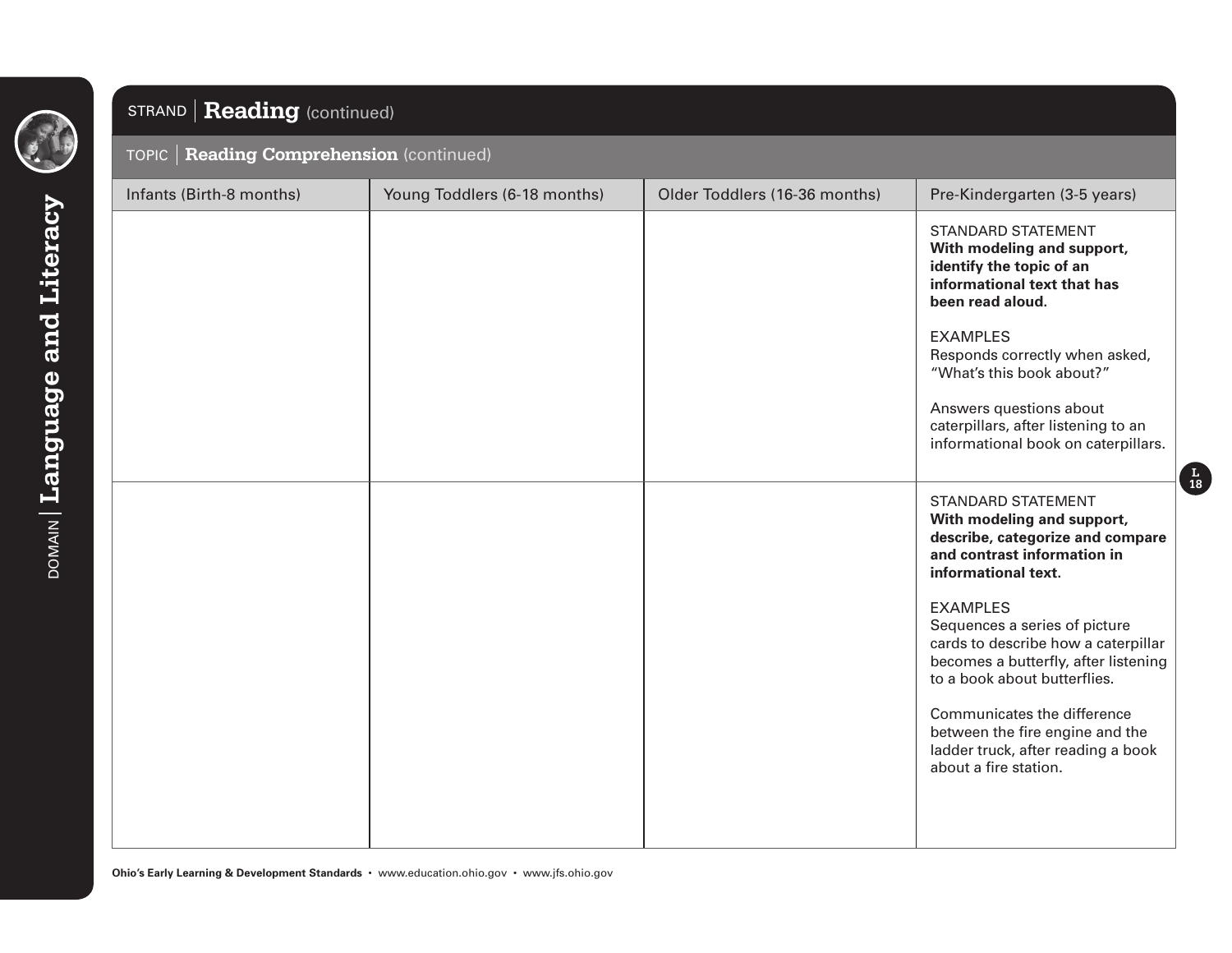

### STRAND **Reading** (continued)

#### TOPIC **Reading Comprehension** (continued)

| Infants (Birth-8 months) | Young Toddlers (6-18 months) | Older Toddlers (16-36 months) | Pre-Kindergarten (3-5 years)                                                                                                                                                                                                                                                                                                    |
|--------------------------|------------------------------|-------------------------------|---------------------------------------------------------------------------------------------------------------------------------------------------------------------------------------------------------------------------------------------------------------------------------------------------------------------------------|
|                          |                              |                               | <b>STANDARD STATEMENT</b><br>With modeling and support, discuss<br>some similarities and differences<br>between two texts on the same topic<br>(e.g., illustrations, descriptions).<br><b>EXAMPLES</b><br>Compares the illustrations in two books<br>about the zoo, and notices that one<br>uses photographs and the other uses |
|                          |                              |                               | drawings of the animals.<br>Uses several books about the firehouse<br>to find out what will be needed on the<br>fire engine the class is building, during<br>the fire engine project.                                                                                                                                           |
|                          |                              |                               | <b>STANDARD STATEMENT</b><br>Actively engage in group reading with<br>purpose and understanding.                                                                                                                                                                                                                                |
|                          |                              |                               | <b>EXAMPLES</b><br>Asks for a favorite book to be<br>read aloud.                                                                                                                                                                                                                                                                |
|                          |                              |                               | Listens attentively as the teacher<br>reads, and giggles at the trouble The<br>Cat in the Hat causes.                                                                                                                                                                                                                           |
|                          |                              |                               | Participates in reciting rhymes and<br>finger plays using accompanying<br>gestures.                                                                                                                                                                                                                                             |
|                          |                              |                               |                                                                                                                                                                                                                                                                                                                                 |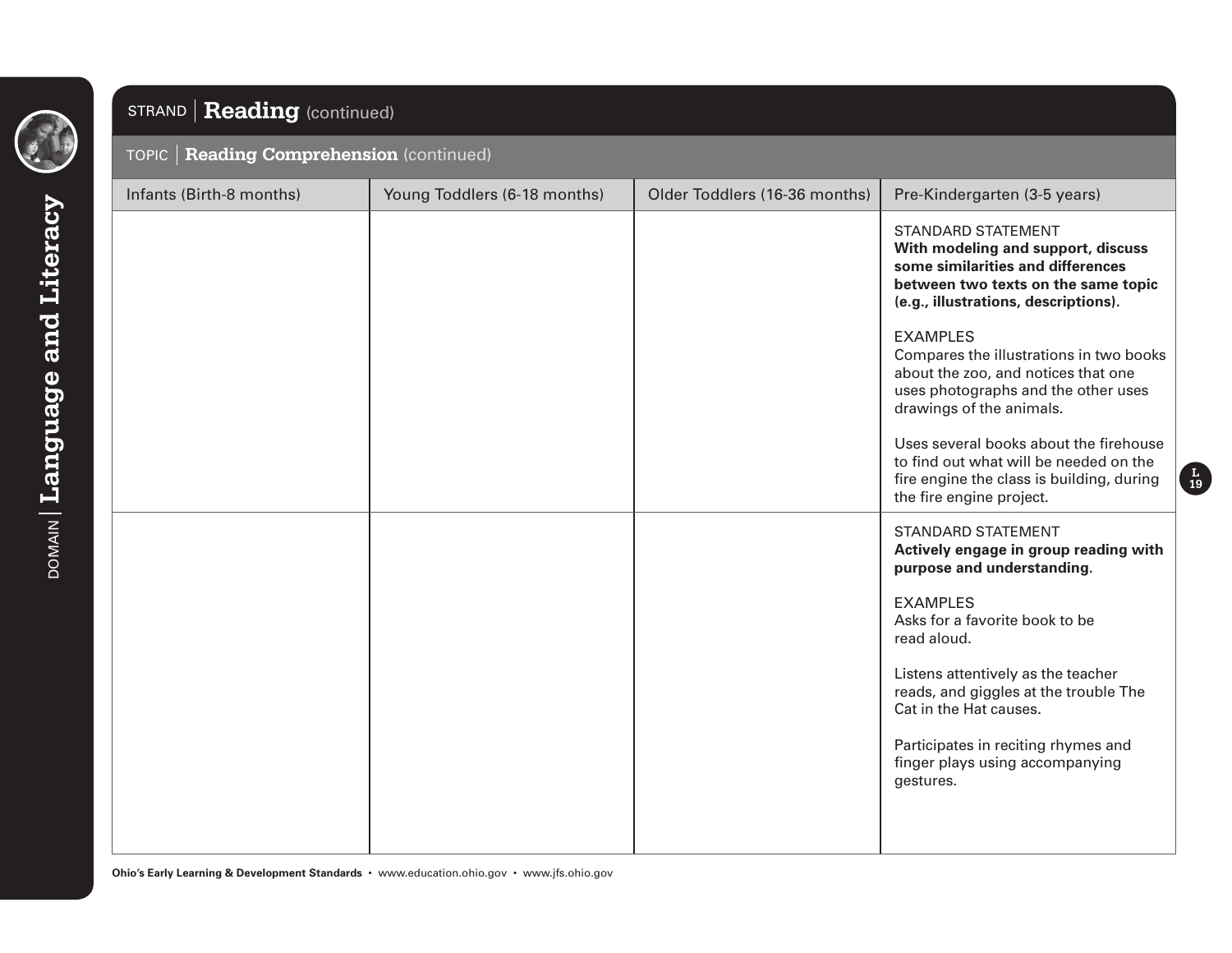

### STRAND **Reading** (continued)

| TOPIC   Fluency          |                              |                               |                                                                                                                                                                                                                                    |
|--------------------------|------------------------------|-------------------------------|------------------------------------------------------------------------------------------------------------------------------------------------------------------------------------------------------------------------------------|
| Infants (Birth-8 months) | Young Toddlers (6-18 months) | Older Toddlers (16-36 months) | Pre-Kindergarten (3-5 years)                                                                                                                                                                                                       |
|                          |                              |                               | <b>STANDARD STATEMENT</b><br>With modeling and support use<br>phrasing, intonation and expression<br>in shared reading of familiar books,<br>poems, chants, songs, nursery<br>rhymes or other repetitious or<br>predictable texts. |
|                          |                              |                               | <b>EXAMPLES</b><br>Chants along during a shared reading<br>of Chicka, Chicka, Boom Boom.                                                                                                                                           |
|                          |                              |                               | Makes a "growly" voice when<br>reciting, "I'll huff and I'll puff and<br>I'll blow your house down!" during<br>a shared reading of The Three<br>Little Pigs.                                                                       |
|                          |                              |                               | Pauses appropriately to turn the page<br>when pretending to read out loud.                                                                                                                                                         |
|                          |                              |                               |                                                                                                                                                                                                                                    |
|                          |                              |                               |                                                                                                                                                                                                                                    |
|                          |                              |                               |                                                                                                                                                                                                                                    |
|                          |                              |                               |                                                                                                                                                                                                                                    |
|                          |                              |                               |                                                                                                                                                                                                                                    |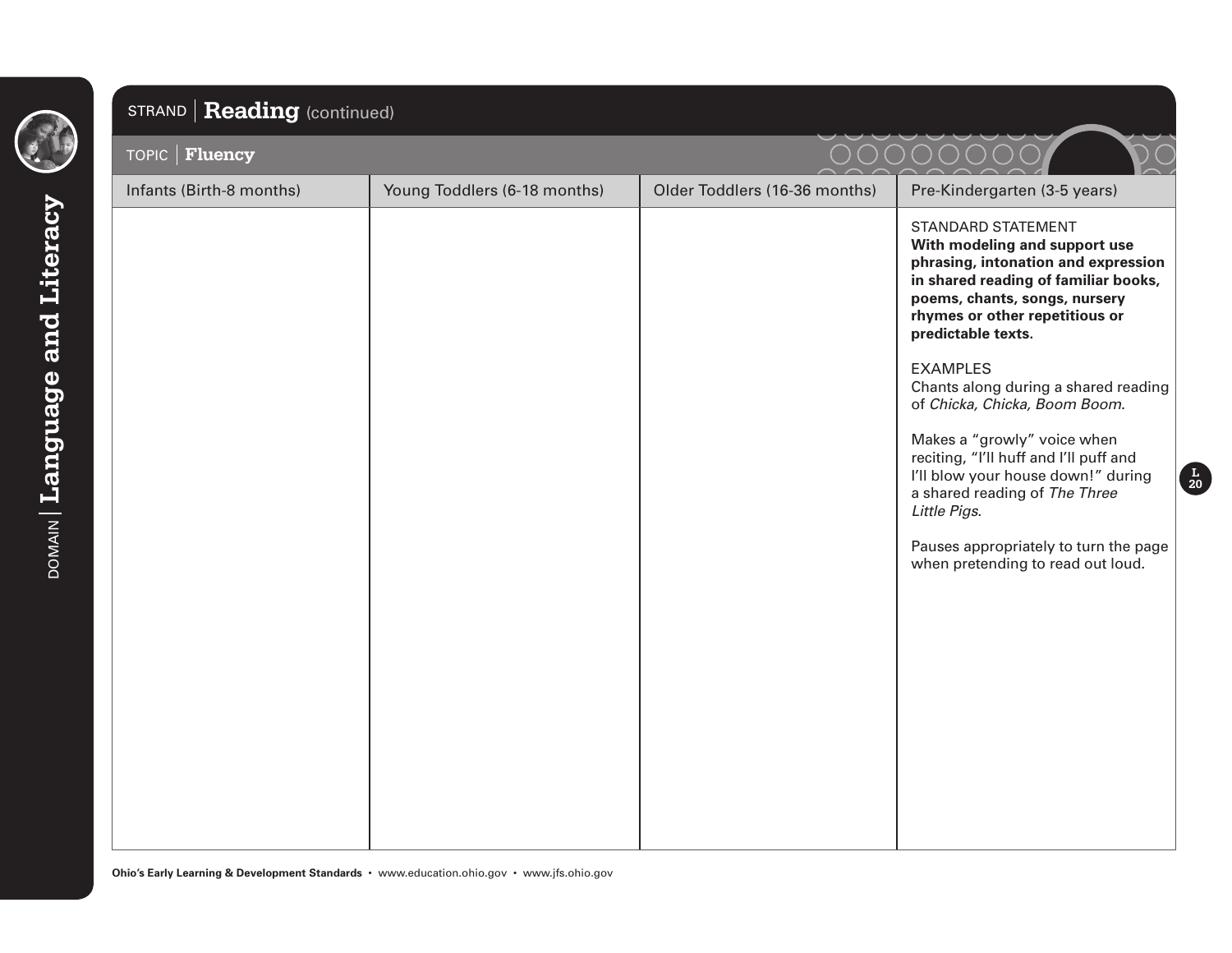**pomany Language and Literacy** DOMAIN **Language and Literacy**

### STRAND **Reading** (continued)

| <b>TOPIC   Print Concepts</b> |                                                                                             |                                                                                                             |                                                                                                                               |
|-------------------------------|---------------------------------------------------------------------------------------------|-------------------------------------------------------------------------------------------------------------|-------------------------------------------------------------------------------------------------------------------------------|
| Infants (Birth-8 months)      | Young Toddlers (6-18 months)                                                                | Older Toddlers (16-36 months)                                                                               | Pre-Kindergarten (3-5 years)                                                                                                  |
|                               | <b>STANDARD STATEMENT</b><br>Demonstrate interest in exploring<br>books.<br><b>EXAMPLES</b> | <b>STANDARD STATEMENT</b><br><b>Demonstrate a beginning</b><br>understanding that print<br>carries meaning. | <b>STANDARD STATEMENT</b><br>Demonstrate an understanding of<br>basic conventions of print in English<br>and other languages. |
|                               | Selects and looks at a book from<br>the shelf.<br>Touches, mouths and looks at books.       | <b>EXAMPLES</b><br>Asks for stories to be read at<br>nap time.                                              | <b>EXAMPLES</b><br>Follows words from left to right and<br>top to bottom.                                                     |
|                               | During story time in the rocking chair,<br>helps teacher turn the pages.                    | Recognizes familiar signs with<br>texts such as a stop sign or<br>restaurant sign.                          | Leaves spaces between strings of<br>letters when writing a "sentence"<br>about the book.                                      |
|                               |                                                                                             |                                                                                                             | <b>STANDARD STATEMENT</b><br>Orient books correctly for reading<br>and turn pages one at a time.                              |
|                               |                                                                                             |                                                                                                             | <b>EXAMPLES</b><br>Holds the book right-side up with front<br>cover facing toward herself.                                    |
|                               |                                                                                             |                                                                                                             | Turns pages one at a time from front<br>to back.                                                                              |
|                               |                                                                                             | <b>STANDARD STATEMENT</b><br><b>Distinguishes pictures from</b><br>letters and words in a text.             | <b>STANDARD STATEMENT</b><br>Demonstrate an understanding that<br>print carries meaning.                                      |
|                               |                                                                                             | <b>EXAMPLES</b><br>Points to the picture of a bird on<br>the page when the teacher asks                     | <b>EXAMPLES</b><br>Orders from a menu during pretend play.                                                                    |
|                               |                                                                                             | where the bird is hiding.                                                                                   | Pointing to the text in a new book asks,<br>"What does that say?"                                                             |
|                               |                                                                                             | Moves finger along the words of<br>the book when pretend reading to<br>the baby doll.                       | "Writes" a journal entry and "reads" it<br>to the other children.                                                             |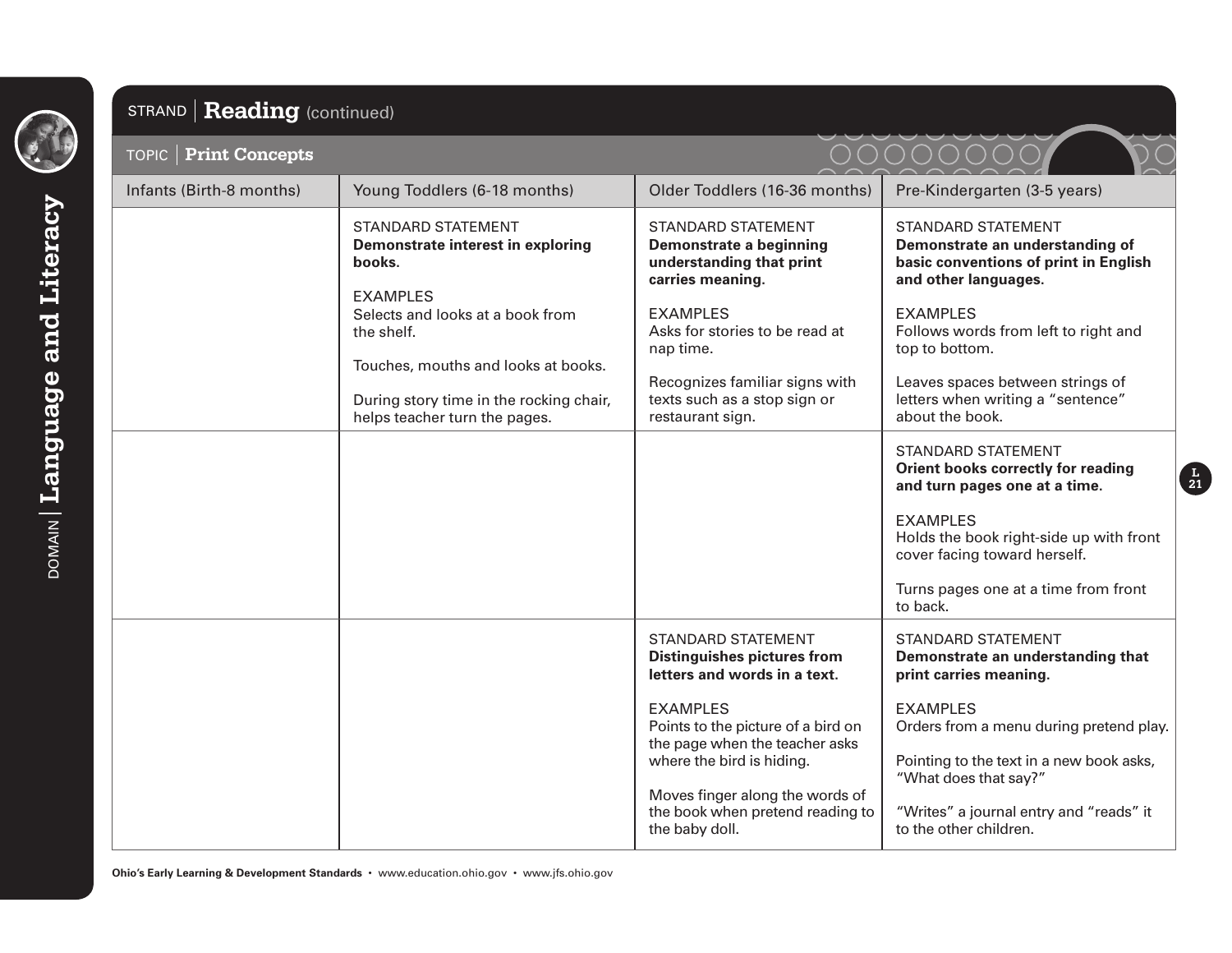

### STRAND **Reading** (continued)

#### TOPIC **Phonological Awareness**

| TOPIC   Phonological Awareness                                                                                                                                                                 |                                                                                                                                                                                                                                                     |                                                                                                                                                                                                                                                                                                                                                       |                                                                                                                                                                                                                                                                                                                              |
|------------------------------------------------------------------------------------------------------------------------------------------------------------------------------------------------|-----------------------------------------------------------------------------------------------------------------------------------------------------------------------------------------------------------------------------------------------------|-------------------------------------------------------------------------------------------------------------------------------------------------------------------------------------------------------------------------------------------------------------------------------------------------------------------------------------------------------|------------------------------------------------------------------------------------------------------------------------------------------------------------------------------------------------------------------------------------------------------------------------------------------------------------------------------|
| Infants (Birth-8 months)                                                                                                                                                                       | Young Toddlers (6-18 months)                                                                                                                                                                                                                        | Older Toddlers (16-36 months)                                                                                                                                                                                                                                                                                                                         | Pre-Kindergarten (3-5 years)                                                                                                                                                                                                                                                                                                 |
| STANDARD STATEMENT<br><b>Vocalize sounds.</b><br><b>EXAMPLES</b><br>Coos, babbles and experiments<br>with vocal sounds.<br>Pumps legs and waves<br>arms when trying to make<br>a vocalization. | <b>STANDARD STATEMENT</b><br><b>Explore sounds of materials</b><br>and objects.<br><b>EXAMPLES</b><br>Bangs drumstick on the drum<br>and also on the table.<br>Repeats particularly pleasing<br>sounds.                                             | <b>STANDARD STATEMENT</b><br>Distinguish between sounds that<br>are the same and different (e.g.,<br>environmental sounds, animal<br>sounds, etc.).<br><b>EXAMPLES</b><br>Distinguishes between the sounds<br>of a bell and a drum.<br>Identifies when spoken words have<br>the same or different beginning<br>sounds (e.g., cat/cake; feather/ball). | <b>STANDARD STATEMENT</b><br>With modeling and support, recognize<br>and produce rhyming words.<br><b>EXAMPLES</b><br>Identifies rhyming words in familiar<br>stories, poems, songs and words.<br>Plays with rhyme and makes up<br>nonsense rhyming words.<br>Finishes the rhyme, "Jack and Jill went<br>$up$ the $\qquad$ . |
|                                                                                                                                                                                                | <b>STANDARD STATEMENT</b><br>Recognize familiar sounds (e.g.,<br>the sound of a particular animal,<br>a friend's voice, etc.).<br><b>EXAMPLES</b><br>Responds, "Moo" when asked<br>what a cow says.<br>Turns from play when hearing<br>mom's voice. |                                                                                                                                                                                                                                                                                                                                                       | <b>STANDARD STATEMENT</b><br>With modeling and support, recognize<br>words in spoken sentences.<br><b>EXAMPLES</b><br>Claps for each word in the sentence,<br>"Bob sold his bike."<br>Takes a step for each word in the<br>sentence, "The ball is red and round."                                                            |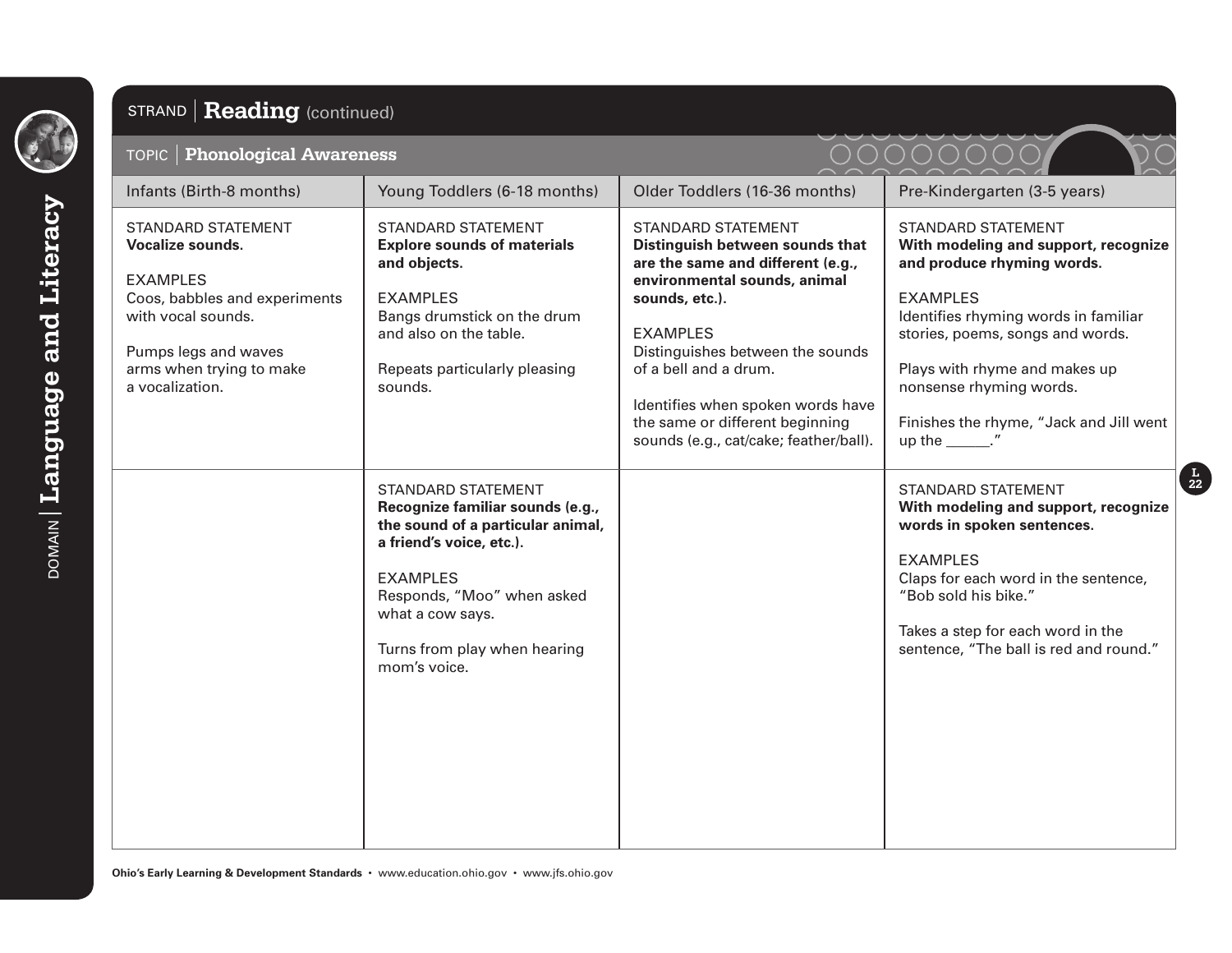

### STRAND **Reading** (continued)

#### TOPIC **Phonological Awareness** (continued)

| Infants (Birth-8 months) | Young Toddlers (6-18 months) | Older Toddlers (16-36 months) | Pre-Kindergarten (3-5 years)                                                                                                                                                                                                                                                                                                                                                                                                                                                                                                                                                                                                                                           |
|--------------------------|------------------------------|-------------------------------|------------------------------------------------------------------------------------------------------------------------------------------------------------------------------------------------------------------------------------------------------------------------------------------------------------------------------------------------------------------------------------------------------------------------------------------------------------------------------------------------------------------------------------------------------------------------------------------------------------------------------------------------------------------------|
|                          |                              |                               | <b>STANDARD STATEMENT</b><br>With modeling and support identify,<br>blend and segment syllables in<br>spoken words.<br>With modeling and support,<br>orally blend and segment familiar<br>compound words.<br><b>EXAMPLES</b><br>Responds "apple" and "baby" when<br>listening to an adult separate and<br>distinctly articulate individual syllables<br>"ap-ple" or "ba-by."<br>Chants and claps the syllables in<br>classmate's names and other words.<br>Chants the two words of a compound<br>word ("dog-house") and the child<br>responds, "Doghouse."<br>The teacher asks, "If I take 'snow' out<br>of 'snowman,' what's left?" and the<br>child responds, "Man!" |
|                          |                              |                               |                                                                                                                                                                                                                                                                                                                                                                                                                                                                                                                                                                                                                                                                        |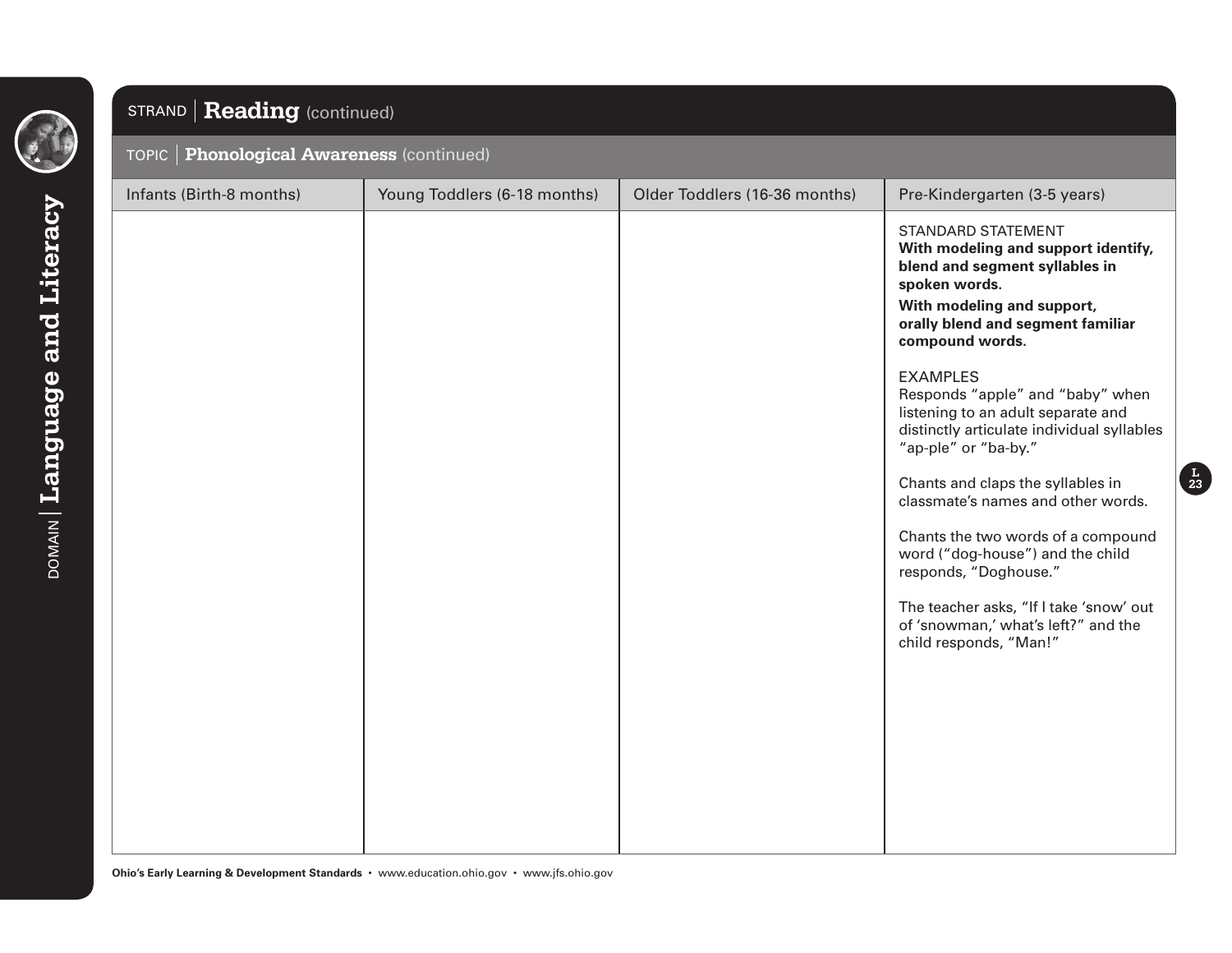

### STRAND **Reading** (continued)

#### TOPIC **Phonological Awareness** (continued)

| Infants (Birth-8 months) | Young Toddlers (6-18 months) | Older Toddlers (16-36 months) | Pre-Kindergarten (3-5 years)                                                                                                                                               |
|--------------------------|------------------------------|-------------------------------|----------------------------------------------------------------------------------------------------------------------------------------------------------------------------|
|                          |                              |                               | <b>STANDARD STATEMENT</b><br>With modeling and support, blend<br>and segment onset and rime in<br>single-syllable spoken words.                                            |
|                          |                              |                               | <b>EXAMPLES</b><br>Correctly identifies the cup when the<br>teacher asks for the "c-up."                                                                                   |
|                          |                              |                               | Substitutes different beginning sounds<br>in classmates' names while playing a<br>"name game" with the teacher.                                                            |
|                          |                              |                               | <b>STANDARD STATEMENT</b><br>With modeling and support<br>identify initial and final sounds<br>in spoken words.                                                            |
|                          |                              |                               | <b>EXAMPLES</b><br>Identifies initial sound of name and<br>leaves the circle when the teacher<br>invites all the children whose names<br>begin with the /d/ sound to play. |
|                          |                              |                               | Locates things in the environment that<br>begin with the /p/ sound while playing<br>a "sound search" game.                                                                 |
|                          |                              |                               | Repeats words and identifies the<br>common initial sound (e.g., baby, ball,<br>and bottle).                                                                                |
|                          |                              |                               | Repeats words and identifies the<br>common final sound (e.g., Matt,<br>kite, boat).                                                                                        |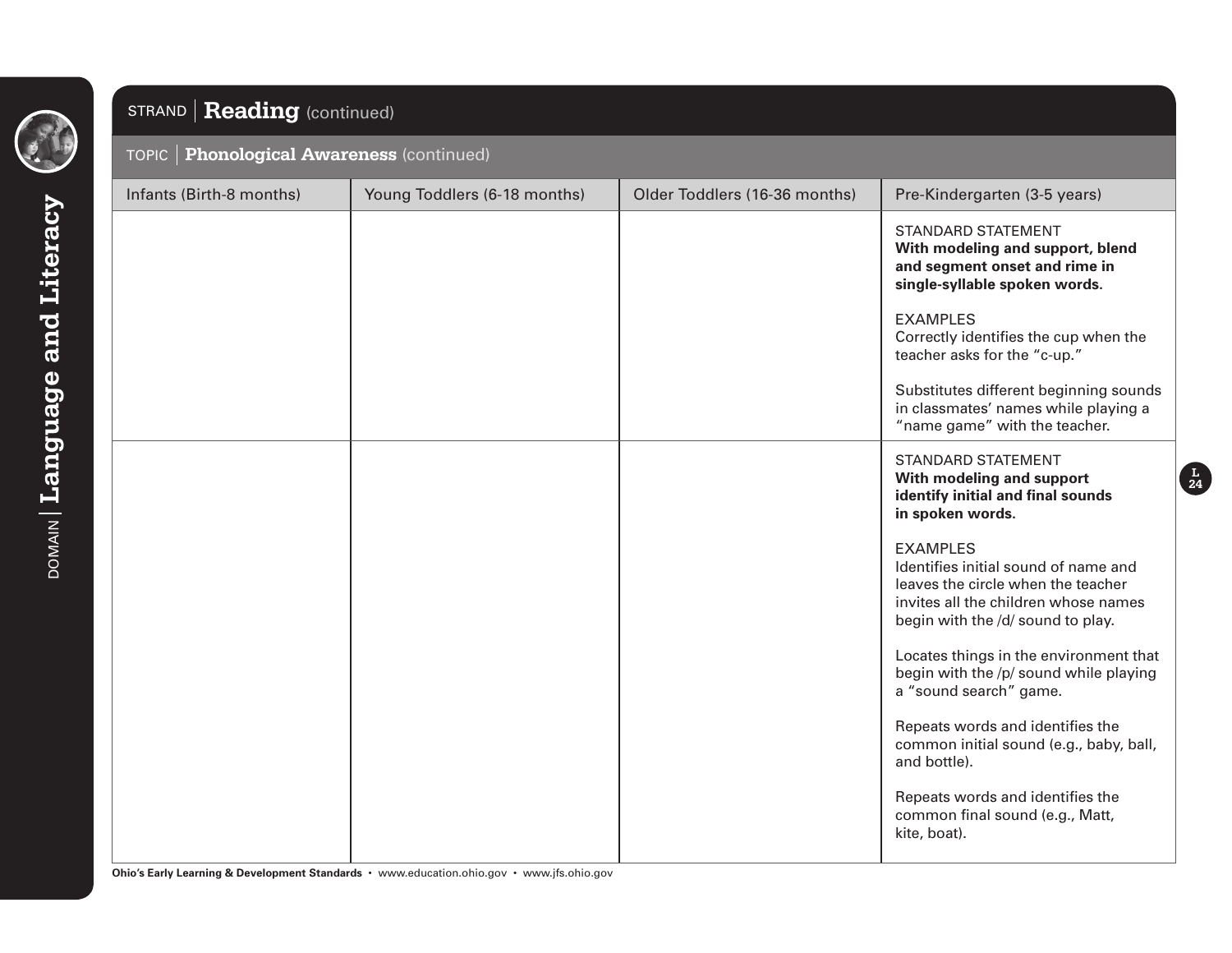

### STRAND **Reading** (continued)

| TOPIC   Letter and Word Recognition |                              |                                                                                                                                                                                                                                                              |                                                                                                                                                                                                                                                                                                               |
|-------------------------------------|------------------------------|--------------------------------------------------------------------------------------------------------------------------------------------------------------------------------------------------------------------------------------------------------------|---------------------------------------------------------------------------------------------------------------------------------------------------------------------------------------------------------------------------------------------------------------------------------------------------------------|
| Infants (Birth-8 months)            | Young Toddlers (6-18 months) | Older Toddlers (16-36 months)                                                                                                                                                                                                                                | Pre-Kindergarten (3-5 years)                                                                                                                                                                                                                                                                                  |
|                                     |                              | <b>STANDARD STATEMENT</b><br>With modeling and support,<br>recognize familiar logos and<br>environmental print.<br><b>EXAMPLES</b><br>Recognizes the McDonald's logo<br>on the drink cup.<br>Identifies the stop sign in block<br>corner.                    | <b>STANDARD STATEMENT</b><br>With modeling and support,<br>recognize and "read" familiar<br>words or environmental print.<br><b>EXAMPLES</b><br>Reads his book made from the<br>front panels of cereal boxes, soup<br>can labels and restaurant logos.<br>Recognizes "Walmart" on the<br>paper he is cutting. |
|                                     |                              | <b>STANDARD STATEMENT</b><br>With modeling and support,<br>recognize own name in print.<br><b>EXAMPLES</b><br>Moves his printed name card<br>from "home" to "school" on the<br>Attendance Chart.<br>Finds his cubby labeled with his<br>name and photograph. | <b>STANDARD STATEMENT</b><br>With modeling and support,<br>recognize and name some upper<br>and lower case letters in addition<br>to those in first name.<br><b>EXAMPLES</b><br>Picks out and names familiar<br>letters while looking at books.<br>Names the letters as he assembles<br>the alphabet puzzle.  |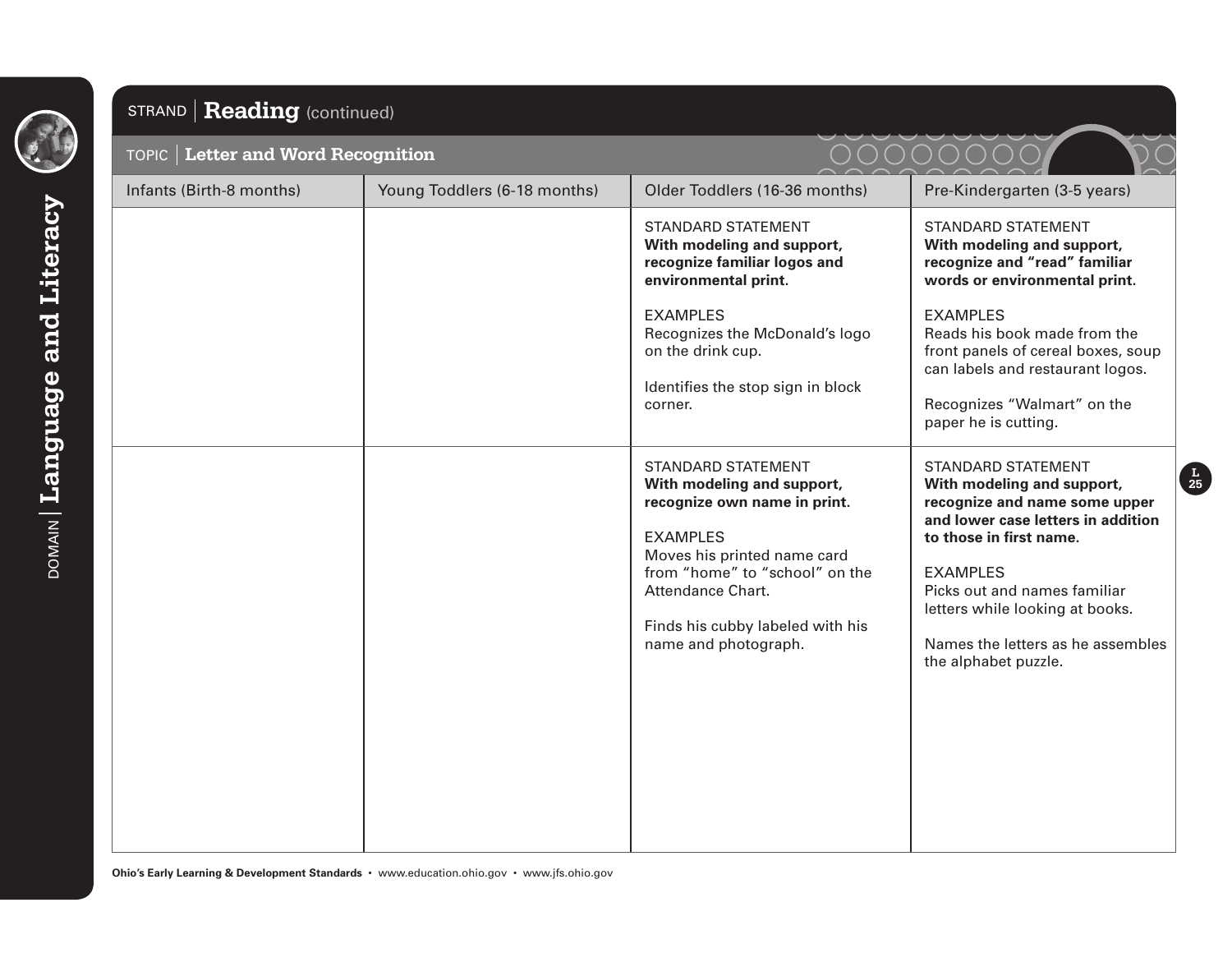

### STRAND **Reading** (continued)

|  |  |  | TOPIC   Letter and Word Recognition (continued) <sub>{</sub> |  |
|--|--|--|--------------------------------------------------------------|--|
|--|--|--|--------------------------------------------------------------|--|

| Infants (Birth-8 months) | Young Toddlers (6-18 months) | Older Toddlers (16-36 months) | Pre-Kindergarten (3-5 years)                                                                                                                                                         |
|--------------------------|------------------------------|-------------------------------|--------------------------------------------------------------------------------------------------------------------------------------------------------------------------------------|
|                          |                              |                               | <b>STANDARD STATEMENT</b><br>With modeling and support, demonstrate<br>understanding that alphabet letters are a<br>special category of symbols that can be<br>named and identified. |
|                          |                              |                               | <b>EXAMPLES</b><br>Identifies the letters she knows in a story<br>or classroom poster.                                                                                               |
|                          |                              |                               | Names the letters of her first name while<br>playing "school" in the dramatic play center.                                                                                           |
|                          |                              |                               | Differentiates numerals from letters, by<br>sorting all the numbers from the magnetic<br>letters and numbers and placing them on<br>the magnetic board.                              |
|                          |                              |                               | <b>STANDARD STATEMENT</b><br>With modeling and support, recognize<br>the sounds associated with letters.                                                                             |
|                          |                              |                               | <b>EXAMPLES</b><br>Identifies that "Bobby" and "Billy" start<br>with the same sound and letter.                                                                                      |
|                          |                              |                               | Plays with letter /sound relationships in<br>songs, rhymes and stories.                                                                                                              |
|                          |                              |                               | Plays with letter/sound relationships using<br>magnetic letters, alphabet puzzles, games,<br>writing letters in the sand table, etc.                                                 |
|                          |                              |                               |                                                                                                                                                                                      |

**L 26**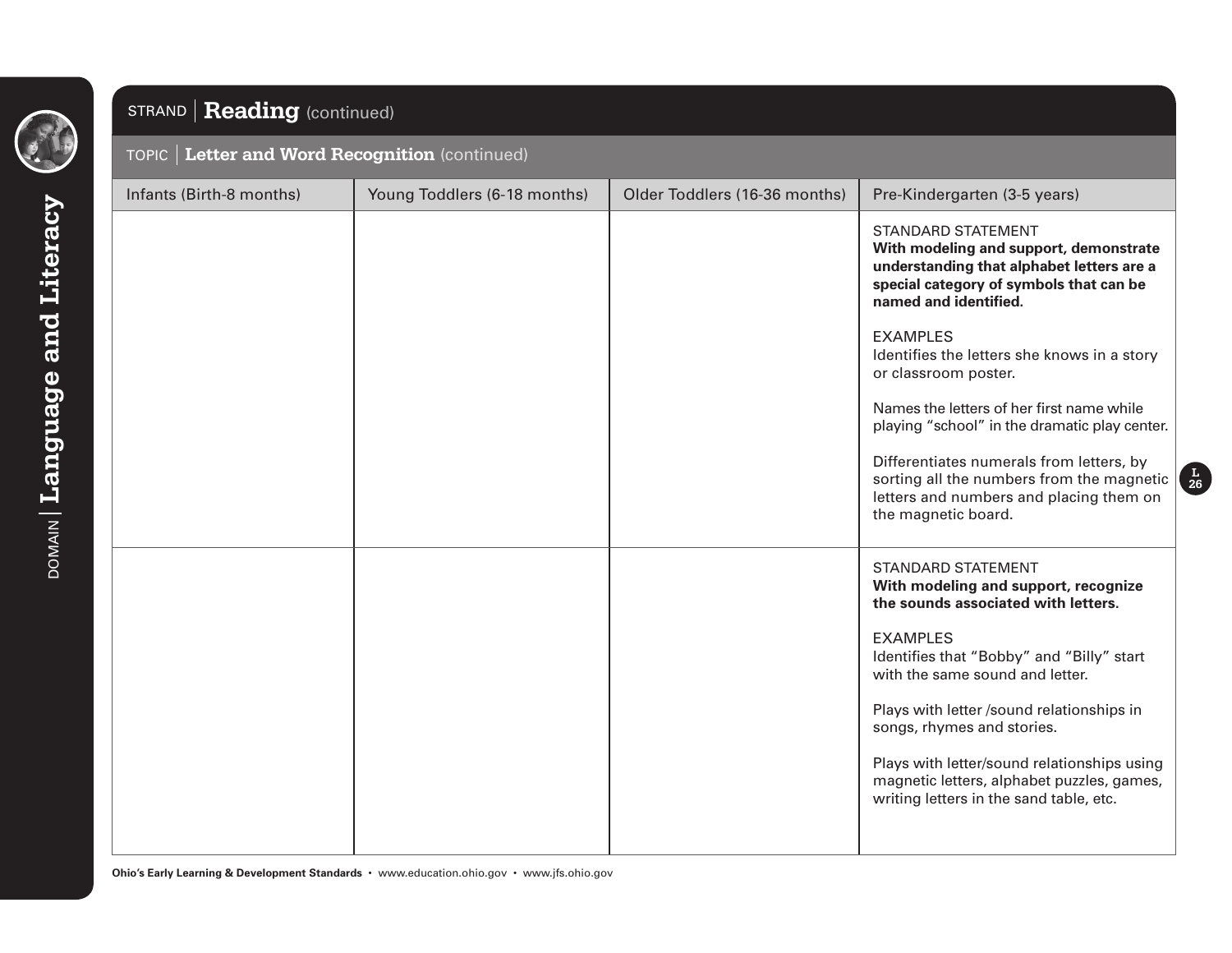

### STRAND **Writing**



| <b>Early Writing</b><br>TOPIC                                                                    |                                                                                                                        |                                                                                                                      |                              |
|--------------------------------------------------------------------------------------------------|------------------------------------------------------------------------------------------------------------------------|----------------------------------------------------------------------------------------------------------------------|------------------------------|
| Infants (Birth-8 months)                                                                         | Young Toddlers (6-18 months)                                                                                           | Older Toddlers (16-36 months)                                                                                        | Pre-Kindergarten (3-5 years) |
| <b>STANDARD STATEMENT</b><br>Show ability to transfer<br>and manipulate an object<br>with hands. | <b>STANDARD STATEMENT</b><br>Use full-hand grasp (palmar grasp)<br>to hold writing tool to make marks<br>and scribble. | <b>STANDARD STATEMENT</b><br>Begin to use thumb and fingers<br>(5-finger grasp) of one hand to hold<br>writing tool. |                              |
| <b>EXAMPLES</b><br>Grasps a rattle, lets go of it and<br>then tries to grasp it again.           | <b>EXAMPLES</b><br>Makes random marks on the side-<br>walk with chalk.                                                 | <b>EXAMPLES</b><br>Holds crayon with thumb and fingers<br>of one hand.                                               |                              |
| Picks up a small toy with thumb<br>and fingers.                                                  | Uses a crayon to make marks on a<br>piece of paper.                                                                    | Draws a circle and a straight line<br>after watching someone else do it.                                             |                              |
| Watches an adult write.                                                                          | Chooses to use the markers or<br>crayons during playtime to make<br>scribbled pictures.                                | Makes a scribbled picture and says,<br>"It's a dinosaur" when showing it to<br>her uncle.                            |                              |
|                                                                                                  |                                                                                                                        | Pretends to write own name.                                                                                          |                              |
|                                                                                                  |                                                                                                                        |                                                                                                                      |                              |
|                                                                                                  |                                                                                                                        |                                                                                                                      |                              |
|                                                                                                  |                                                                                                                        |                                                                                                                      |                              |
|                                                                                                  |                                                                                                                        |                                                                                                                      |                              |
|                                                                                                  |                                                                                                                        |                                                                                                                      |                              |
|                                                                                                  |                                                                                                                        |                                                                                                                      |                              |
|                                                                                                  |                                                                                                                        |                                                                                                                      |                              |
|                                                                                                  |                                                                                                                        |                                                                                                                      |                              |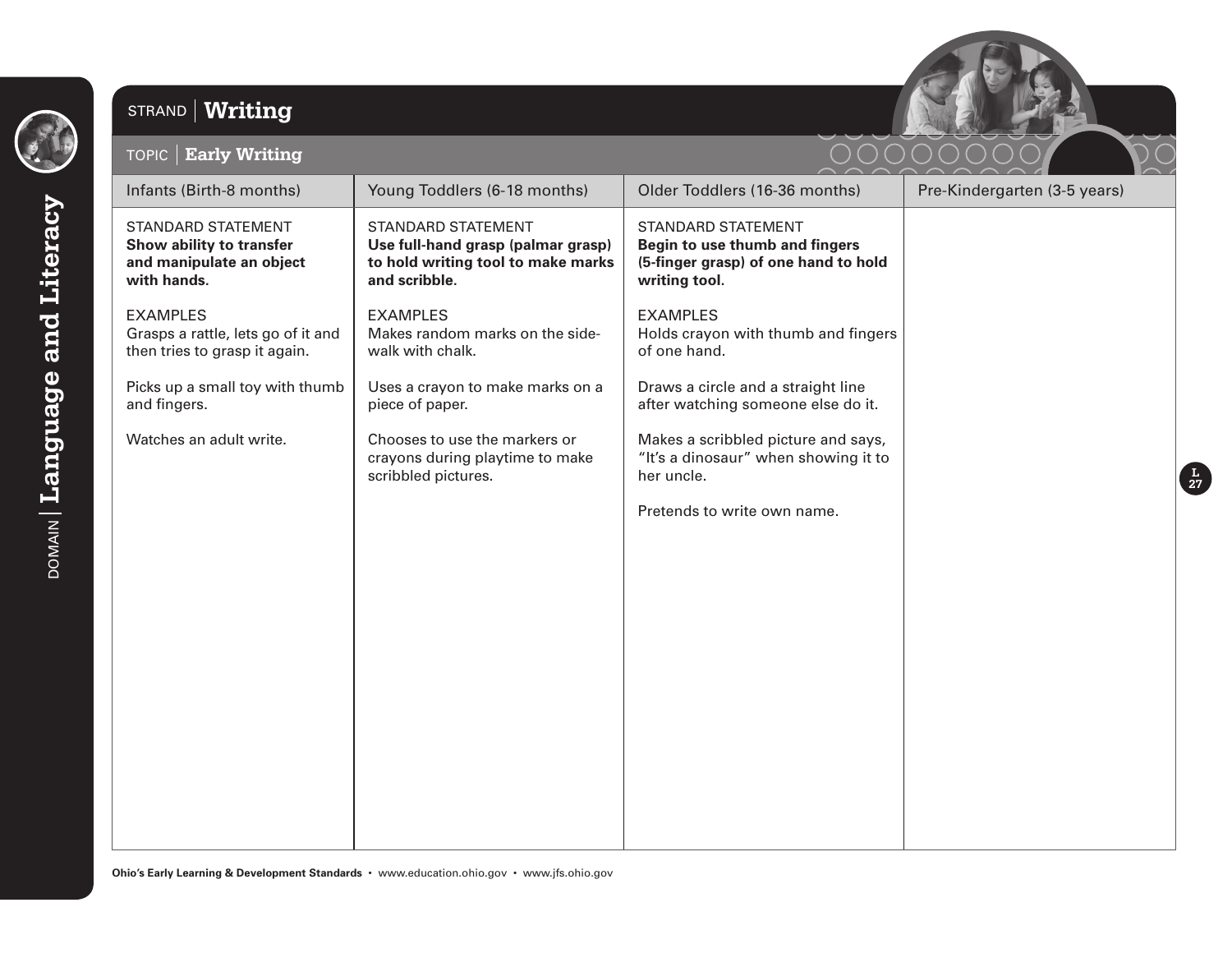

## STRAND **Writing** (continued)

| <b>Writing Process</b><br>TOPIC |                              |                               | $\bigcap$                                                                                            |
|---------------------------------|------------------------------|-------------------------------|------------------------------------------------------------------------------------------------------|
| Infants (Birth-8 months)        | Young Toddlers (6-18 months) | Older Toddlers (16-36 months) | Pre-Kindergarten (3-5 years)                                                                         |
|                                 |                              |                               | <b>STANDARD STATEMENT</b><br>Use a 3-finger grasp of dominant<br>hand to hold a writing tool.        |
|                                 |                              |                               | <b>EXAMPLES</b><br>Holds a pencil when writing differently<br>than a marker when drawing.            |
|                                 |                              |                               | Experiments with writing with either<br>hand and uses the hand that is<br>more comfortable.          |
|                                 |                              |                               | <b>STANDARD STATEMENT</b><br>Demonstrate an understanding of<br>the structure and function of print. |
|                                 |                              |                               | <b>EXAMPLES</b><br>Uses a combination of scribbles,<br>shapes, drawings and letters<br>when writing. |
|                                 |                              |                               | Writes a series of lines and symbols<br>that look like letters.                                      |
|                                 |                              |                               | Draws a picture and makes marks as<br>a caption or label.                                            |
|                                 |                              |                               | Copies words found in the environment.                                                               |
|                                 |                              |                               |                                                                                                      |
|                                 |                              |                               |                                                                                                      |
|                                 |                              |                               |                                                                                                      |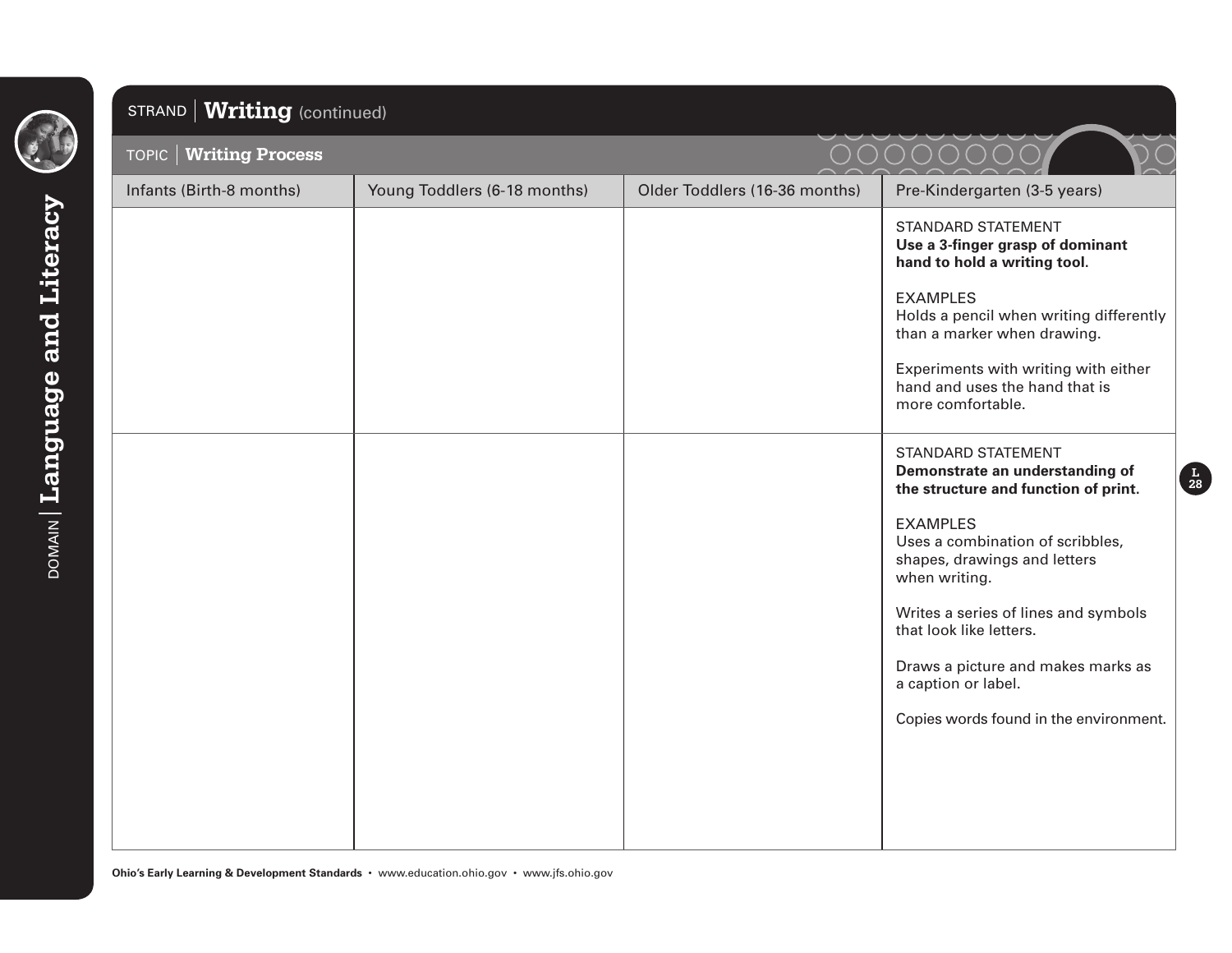

### STRAND **Writing** (continued)

#### TOPIC **Writing Process** (continued)

| Infants (Birth-8 months) | Young Toddlers (6-18 months) | Older Toddlers (16-36 months) | Pre-Kindergarten (3-5 years)                                                                                                                                                                                                                                                                                                                                          |
|--------------------------|------------------------------|-------------------------------|-----------------------------------------------------------------------------------------------------------------------------------------------------------------------------------------------------------------------------------------------------------------------------------------------------------------------------------------------------------------------|
|                          |                              |                               | <b>STANDARD STATEMENT</b><br>With modeling and support, print letters<br>of own name and other meaningful words<br>with mock letters and some actual letters.<br><b>EXAMPLES</b><br>Incorporates letters and familiar words<br>into drawings and other artwork.<br>Writes using invented spelling (e.g., rak<br>(rake) or trk (truck).                                |
|                          |                              |                               | <b>STANDARD STATEMENT</b><br>With modeling and support, demonstrate<br>letter formation in "writing."<br><b>EXAMPLES</b><br>Forms some letters correctly during<br>writing, although some letters may<br>sometimes be formed backwards, or<br>upside down.                                                                                                            |
|                          |                              |                               | <b>STANDARD STATEMENT</b><br>With modeling and support, show<br>awareness that one letter or cluster of<br>letters represents one word.<br><b>EXAMPLES</b><br>Captions a drawing of his cat using groups<br>of letters with spaces between the groups.<br>Incorporates her name, and her friend's<br>name under the picture of the two girls<br>playing on the swing. |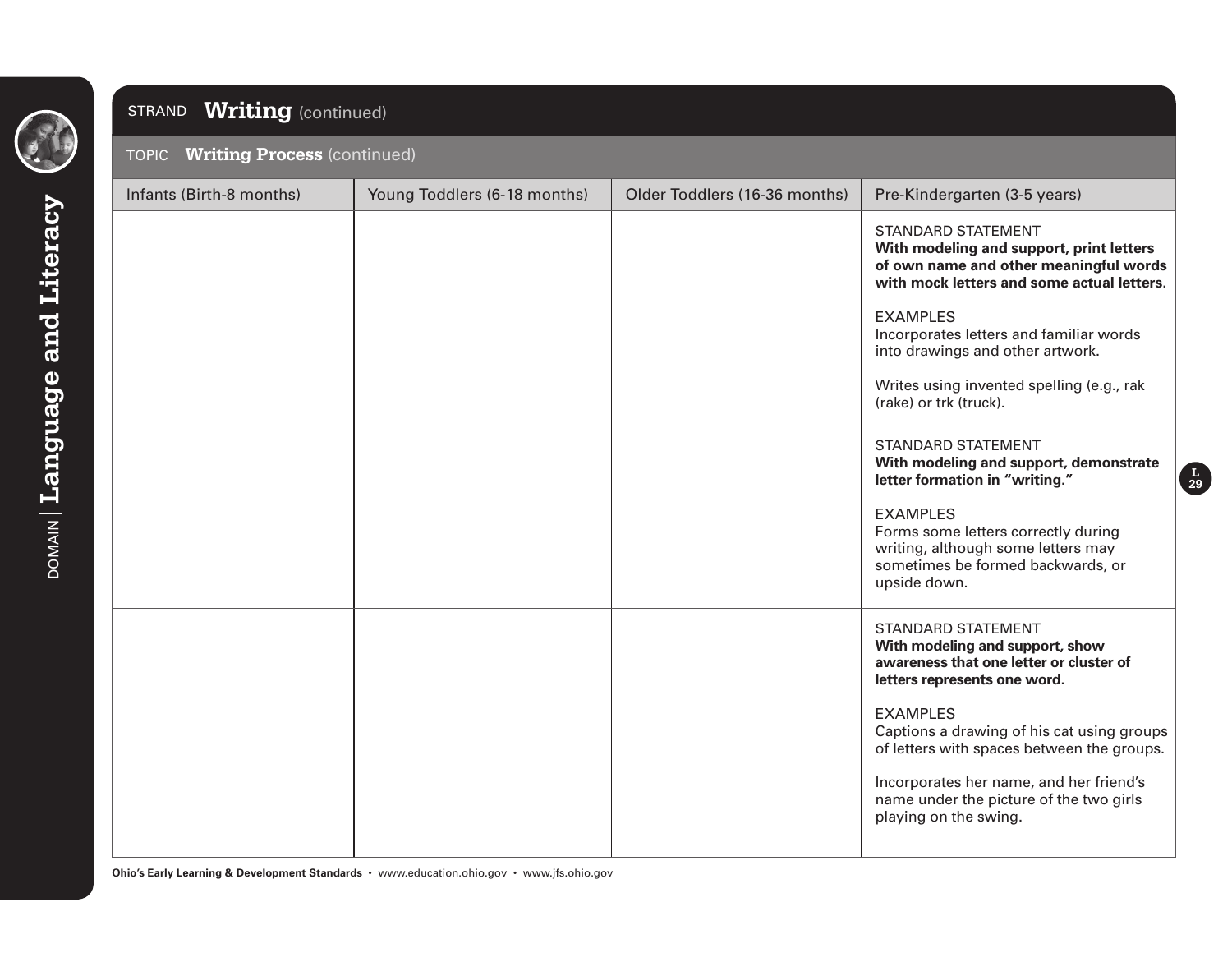

### STRAND **Writing** (continued)

| TOPIC   Writing Application and Composition |                              |                                                                                                                                                                                                                                                                 |                                                                                                                                                                                                                                                                                                                                                           |
|---------------------------------------------|------------------------------|-----------------------------------------------------------------------------------------------------------------------------------------------------------------------------------------------------------------------------------------------------------------|-----------------------------------------------------------------------------------------------------------------------------------------------------------------------------------------------------------------------------------------------------------------------------------------------------------------------------------------------------------|
| Infants (Birth-8 months)                    | Young Toddlers (6-18 months) | Older Toddlers (16-36 months)                                                                                                                                                                                                                                   | Pre-Kindergarten (3-5 years)                                                                                                                                                                                                                                                                                                                              |
|                                             |                              | <b>STANDARD STATEMENT</b><br><b>Make marks and "scribble</b><br>writing" to represent objects<br>and ideas.<br><b>EXAMPLES</b><br>Makes scribbles with purpose and<br>intent to communicate meaning.<br>Adds squiggles and other marks to<br>caption a drawing. | <b>STANDARD STATEMENT</b><br>"Read" what they have written.<br><b>EXAMPLES</b><br>Reads journal entry to the teacher.<br>Makes a book about dancing and<br>reads it to a friend.                                                                                                                                                                          |
|                                             |                              |                                                                                                                                                                                                                                                                 | <b>STANDARD STATEMENT</b><br>With modeling and support, notice<br>and sporadically use punctuation<br>in writing.<br><b>EXAMPLES</b><br>Places a period at the end of his name.<br>Incorporates periods and exclamation<br>marks in writing.<br>Notices a question mark while looking<br>at a book, and copies it while working<br>in the writing center. |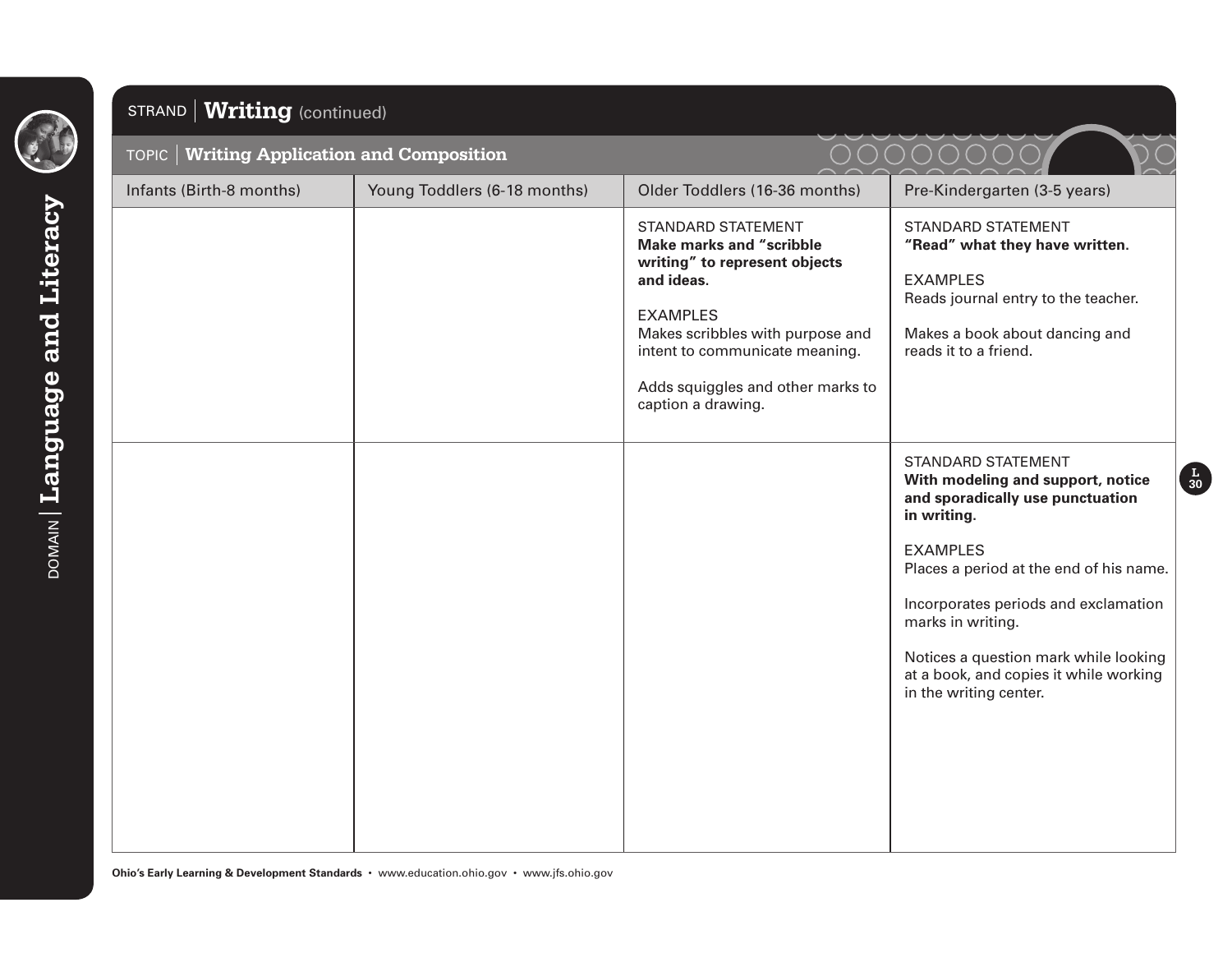

### STRAND **Writing** (continued)

#### TOPIC **Writing Application and Composition** (continued)

| Infants (Birth-8 months) | Young Toddlers (6-18 months) | Older Toddlers (16-36 months) | Pre-Kindergarten (3-5 years)                                                                                                                                                                                                                         |
|--------------------------|------------------------------|-------------------------------|------------------------------------------------------------------------------------------------------------------------------------------------------------------------------------------------------------------------------------------------------|
|                          |                              |                               | <b>STANDARD STATEMENT</b><br>With modeling and support, use a combination<br>of drawing, dictating and emergent writing                                                                                                                              |
|                          |                              |                               | for a variety of purposes (e.g., letters, greeting<br>cards, menus, lists, books).                                                                                                                                                                   |
|                          |                              |                               | <b>EXAMPLES</b><br>Uses a pad and pencil to take a friend's order<br>in the dramatic play restaurant.                                                                                                                                                |
|                          |                              |                               | Makes a get well card for a sick friend.                                                                                                                                                                                                             |
|                          |                              |                               | Uses a clipboard and pencil to survey the class<br>to find out who has a pet and who does not.                                                                                                                                                       |
|                          |                              |                               | <b>STANDARD STATEMENT</b><br>With modeling and support, use a<br>combination of drawing, dictating and<br>emergent writing to tell a story, to express<br>ideas, and to share information about an<br>experience or topic of interest. (Composition) |
|                          |                              |                               | <b>EXAMPLES</b><br>Makes a book entitled My Favorite Dinosaurs.                                                                                                                                                                                      |
|                          |                              |                               | "Writes" a thank-you note to let the cook know<br>he liked the macaroni and cheese at lunch.                                                                                                                                                         |
|                          |                              |                               | 'Writes" a note to the afternoon teacher<br>explaining that she would prefer that her cot<br>be located in the house corner for nap.                                                                                                                 |
|                          |                              |                               | Documents observations of the ant farm.                                                                                                                                                                                                              |
|                          |                              |                               |                                                                                                                                                                                                                                                      |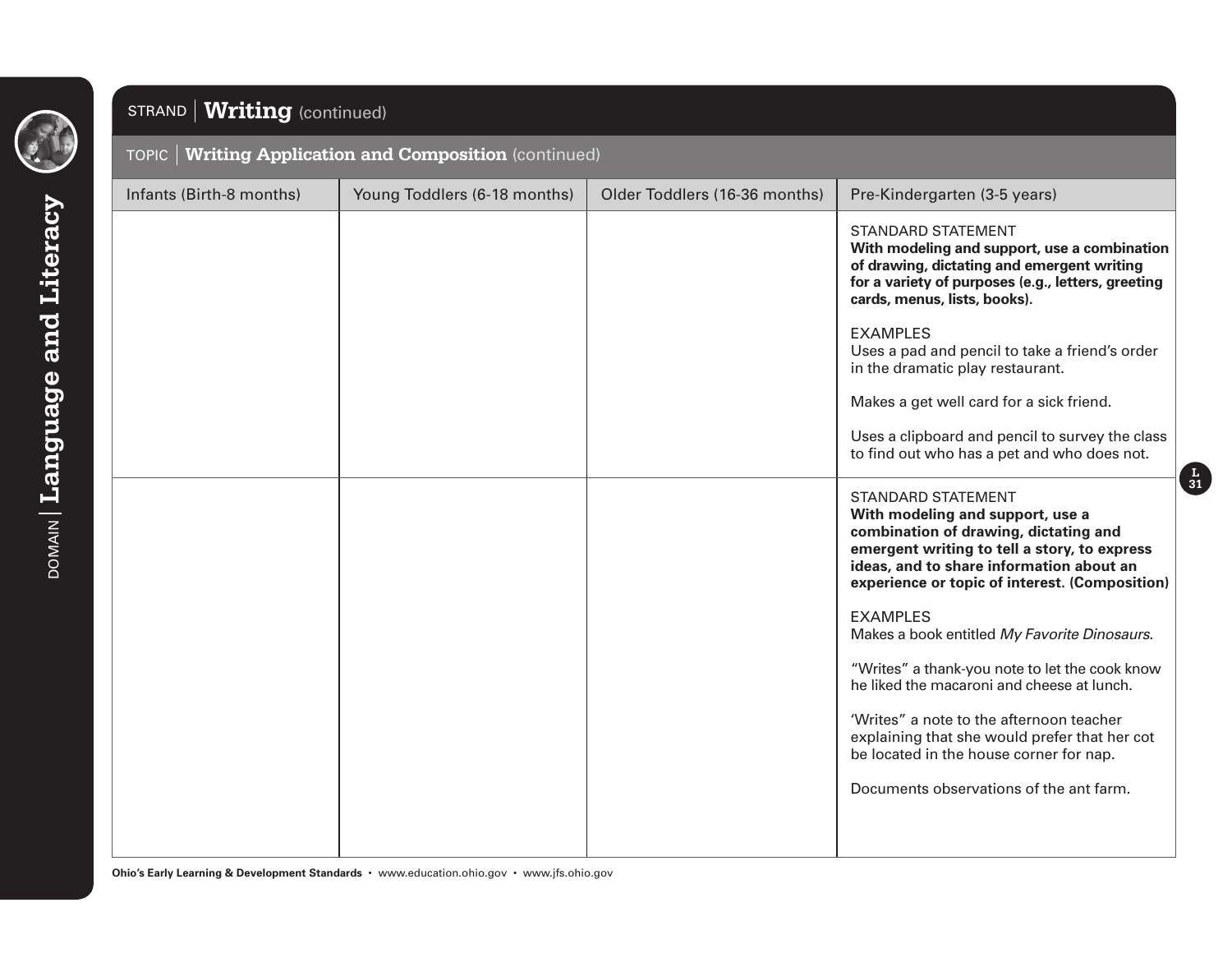

### STRAND **Writing** (continued)

#### TOPIC **Writing Application and Composition** (continued)

| Infants (Birth-8 months) | Young Toddlers (6-18 months) | Older Toddlers (16-36 months) | Pre-Kindergarten (3-5 years)                                                                                                                                                                                                                                                                                                                                                                                                      |
|--------------------------|------------------------------|-------------------------------|-----------------------------------------------------------------------------------------------------------------------------------------------------------------------------------------------------------------------------------------------------------------------------------------------------------------------------------------------------------------------------------------------------------------------------------|
|                          |                              |                               | <b>STANDARD STATEMENT</b><br>With modeling and support, discuss<br>and respond to questions from others<br>about writing/drawing.<br><b>EXAMPLES</b><br>Answers questions about the drawing<br>she made of her house and barn.<br>Discusses a family trip to an art<br>museum after the teacher asks him<br>about his journal entry.                                                                                              |
|                          |                              |                               | <b>STANDARD STATEMENT</b><br>With modeling and support,<br>participate in shared research and<br>writing projects using a variety of<br>resources to gather information or to<br>answer a question.<br><b>EXAMPLES</b><br>Consults a variety of books on<br>dinosaurs to create a book entitled,<br>My Favorite Dinosaurs.<br>Asks the teacher to help find other<br>books or use the computer to find out<br>more about spiders. |